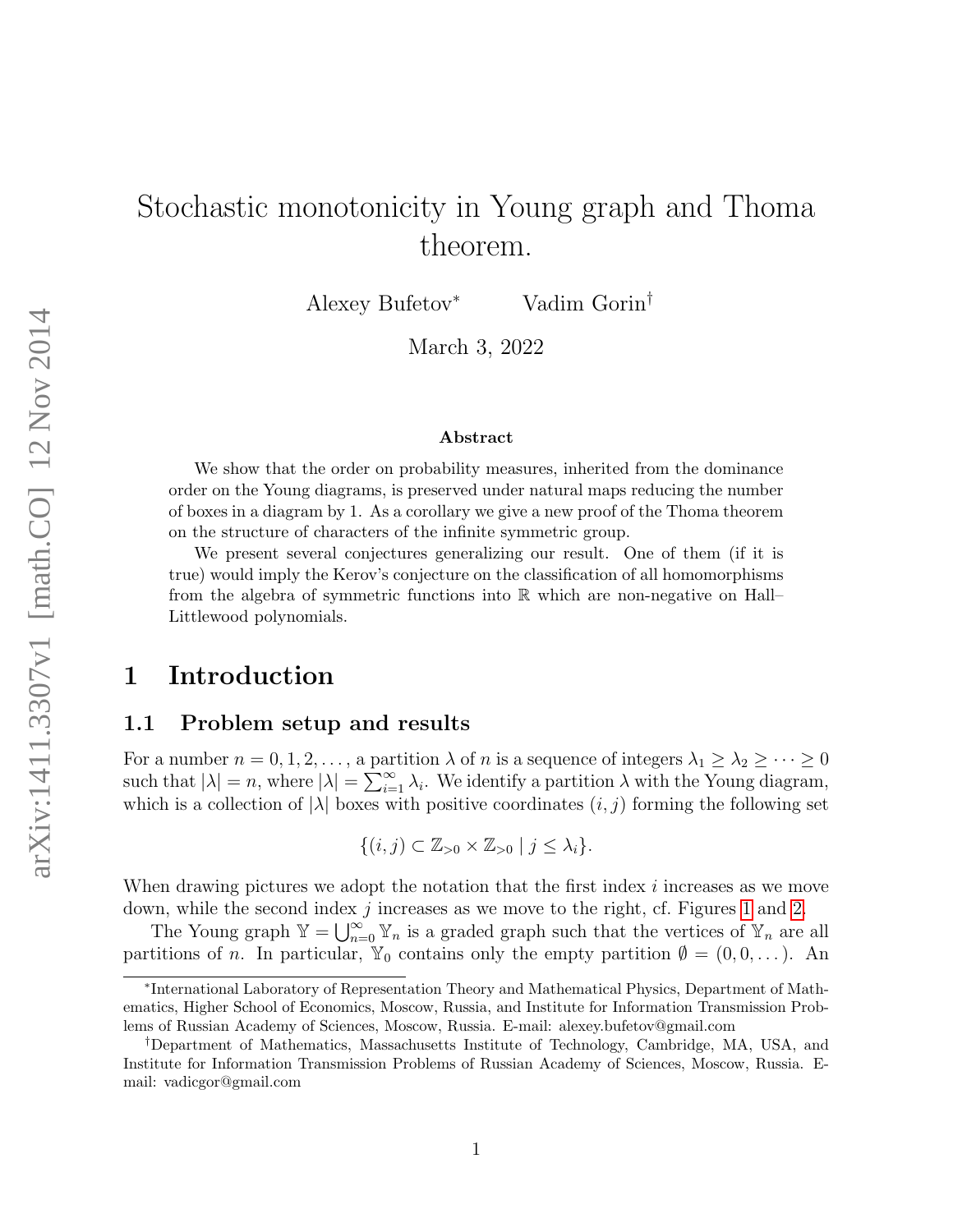edge joins  $\lambda \in \mathbb{Y}_n$  with  $\mu \in \mathbb{Y}_{n-1}$ ,  $n \geq 1$ , if and only if  $\lambda$  differs from  $\mu$  by the addition of a single box, which we denote  $\mu \nearrow \lambda$ .

For a Young diagram  $\lambda$ , its *dimension*<sup>[1](#page-1-0)</sup> denoted by  $\dim(\lambda)$  is the number of oriented paths in  $\mathbb Y$  which start at  $\emptyset$  and end at  $\lambda$ .

Let  $M_n$  be a probability measure on  $\mathbb{Y}_n$ . Its *projection* onto  $\mathbb{Y}_{n-1}$  denoted by  $\pi_{n-1}^n M_n$ is defined via

$$
(\pi_{n-1}^n M_n)(\mu) = \sum_{\lambda \in \mathbb{Y}_n : \mu \nearrow \lambda} \frac{\dim(\mu)}{\dim(\lambda)} M_n(\lambda).
$$

The definition readily implies that  $\pi_{n-1}^n M_n$  is a probability measure. Iterating the maps  $M_n \mapsto \pi_{n-1}^n M_n$  one similarly defines the projection of  $M_n$  onto  $M_k$ ,  $0 \leq k < n$ , denoted by  $\pi_k^n M_n$ .

**Definition 1.1.** A sequence of measures  $\{M_n\}_{n=0}^{\infty}$  is called a coherent system on Y if each  $M_n$ ,  $n = 0, 1, \ldots$  is a probability measure on  $\mathbb{Y}_n$  and for any  $0 \leq k < n$  the measure  $M_k$  is the projection of  $M_n$  onto  $\mathbb{Y}_k$ , i.e.  $M_k = \pi_k^n M_n$ .

In last 40 years coherent systems on Y were enjoying lots of interest due to their connections to several seemingly unrelated topics. First, one can show that they are in bijection with normalized characters for the infinite symmetric group and have a close relation to the finite factor and spherical representations of the latter, see [\[VK1\]](#page-17-0), [\[K2\]](#page-16-0), [\[Ok1\]](#page-17-1). Second, there is a correspondence between such systems of measures and totally positive upper triangular Toeplitz matrices, see [\[T\]](#page-17-2), [\[K2,](#page-16-0) Section 2.2], [\[Ok1\]](#page-17-1). Third, they are naturally linked to combinatorial objects appearing in the study of the Robinson– Schensted–Knuth correspondence, cf. [\[VK2\]](#page-17-3). Finally, several instances of these systems, e.g. the celebrated Plancherel distributions, exhibit a remarkable asymptotic behavior as  $n \to \infty$  and, in particular, numerous connections to random matrices, see [\[BDJ\]](#page-15-0), [\[BOO\]](#page-15-1),  $[Ok1], [J], [K1], [IO].$  $[Ok1], [J], [K1], [IO].$  $[Ok1], [J], [K1], [IO].$  $[Ok1], [J], [K1], [IO].$  $[Ok1], [J], [K1], [IO].$  $[Ok1], [J], [K1], [IO].$  $[Ok1], [J], [K1], [IO].$  $[Ok1], [J], [K1], [IO].$ 

The classification of all coherent systems on  $\mathbb {Y}$  (in an equivalent form) is now known as Thoma theorem. Its formulation uses the symmetric functions notations which we now introduce. Let  $\Lambda$  be the algebra of all symmetric functions in countably many variables  $x_1, x_2, \ldots$ , see e.g. [\[Ma,](#page-16-4) Chapter 1, Section 2]. One way to define  $\Lambda$  is as an algebra (over  $\mathbb{R}$ ) of polynomials in Newton power sums  $p_k, k = 1, 2, \ldots$ 

$$
p_k = x_1^k + x_2^k + x_3^k + \dots
$$

An important linear basis of  $\Lambda$  is formed by *Schur symmetric functions*  $s_{\lambda}, \lambda \in \mathbb{Y}$ , and we refer to [\[Ma,](#page-16-4) Chapter 1, Section 3] for the exact definition and properties of  $s_{\lambda}$ .

We also define  $\Omega$  to be the set of all pairs of sequences  $(\alpha, \beta) = (\alpha_1 \geq \alpha_2 \geq \cdots \geq \alpha_n)$  $0, \beta_1 \geq \beta_2 \geq \cdots \geq 0$ , such that  $\sum_{i=1}^{\infty} (\alpha_i + \beta_i) \leq 1$ .

<span id="page-1-1"></span>**Theorem 1.2** (Thoma theorem, cf. [\[T\]](#page-17-2), [\[VK1\]](#page-17-0), [\[Ok1\]](#page-17-1), [\[KOO\]](#page-16-5), [\[V2\]](#page-17-5)). The set of all coherent systems is a (Choquet) simplex, whose extreme points are parameterized by elements

<span id="page-1-0"></span><sup>&</sup>lt;sup>1</sup>The name originates in the fact that  $dim(\lambda)$  coincides with the dimension of the irreducible representation of the symmetric group  $\mathfrak{S}_n$  indexed by  $\lambda$ . Here  $n = |\lambda|$ .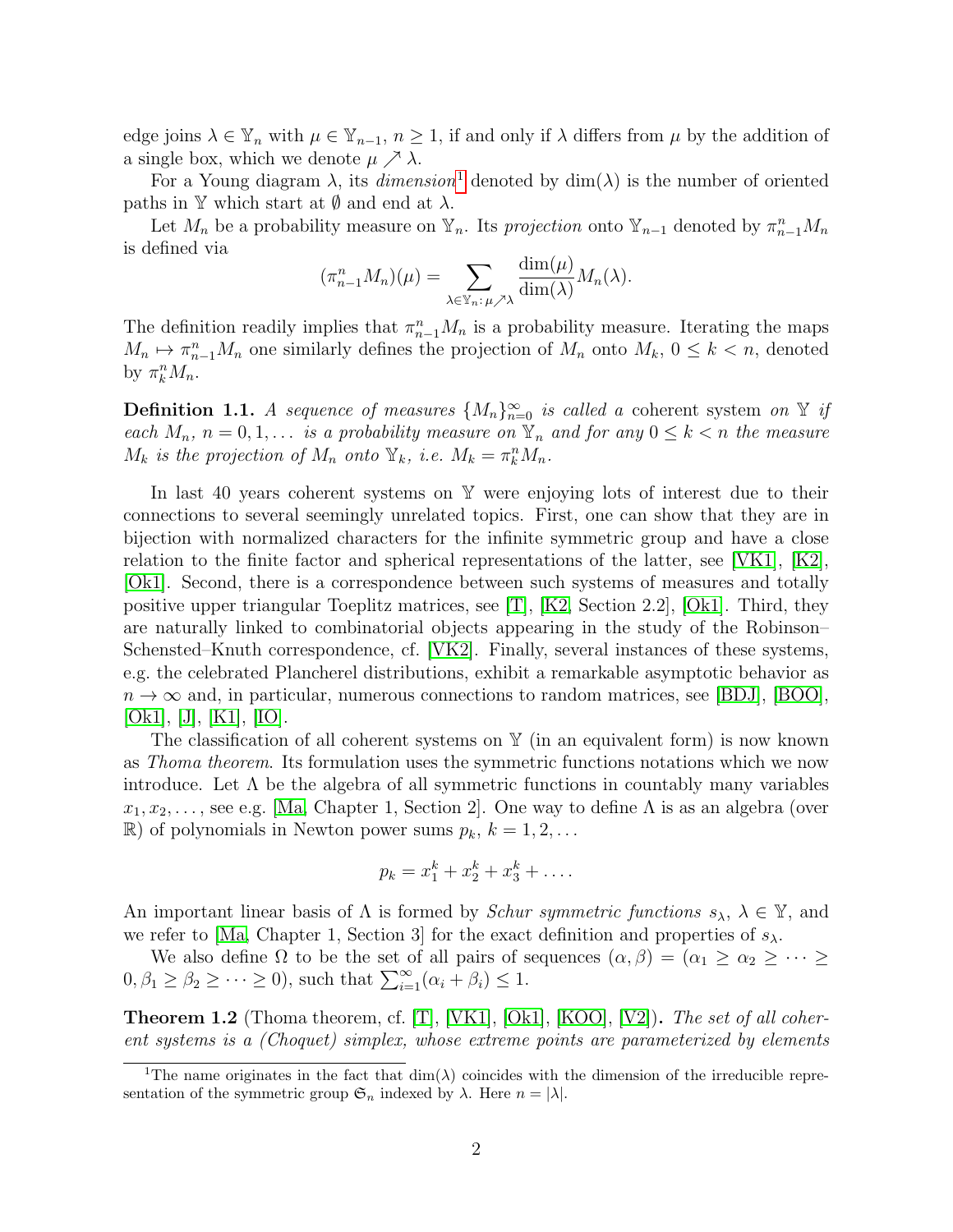of  $\Omega$ . The extreme system of measures  $\{M_n^{(\alpha,\beta)}\}_{n=0}^{\infty}$  parameterized by  $(\alpha,\beta) \in \Omega$  is given by

<span id="page-2-2"></span>
$$
M_n^{(\alpha,\beta)}(\lambda) = \dim(\lambda)s_\lambda(\alpha,\beta),\tag{1}
$$

where  $s_{\lambda}(\alpha,\beta)$  is the image of  $s_{\lambda}$  under the algebra homomorphism from  $\Lambda$  to  $\mathbb R$  defined on power sums  $p_k$  via

<span id="page-2-3"></span>
$$
p_1 \mapsto p_1(\alpha, \beta) = 1, \quad p_k \mapsto p_k(\alpha, \beta) = \sum_{i=1}^{\infty} \alpha_i^k + (-1)^{k-1} \sum_{i=1}^{\infty} \beta_i^k, \ k = 1, 2, \dots
$$
 (2)

One of the aims of our article is to give a new proof of Theorem [1.2](#page-1-1) based on a monotonicity–preservation property that we will now present. Our proof of Thoma theorem is based on the combinatorial and probabilistic ideas only; other existing proofs use highly nontrivial analytic [\[T\]](#page-17-2) or algebraic [\[VK1,](#page-17-0) [KOO,](#page-16-5) [Ok1\]](#page-17-1) methods (see, however, [\[V2\]](#page-17-5)). We hope that the strategy used in our proof of Theorem [1.2](#page-1-1) could be used in the future to establish the validity of a generalization of Theorem [1.2](#page-1-1) known as the Kerov's conjecture, see Section [1.2](#page-3-0) for more details.

Let us equip  $\mathbb{Y}_n$  with a partial order known as *dominance order*. For  $\lambda, \mu \in \mathbb{Y}_n$  we write  $\lambda \geq \mu$ , if for all  $k = 1, 2, \ldots$  we have

$$
\lambda_1 + \lambda_2 + \cdots + \lambda_k \ge \mu_1 + \mu_2 + \cdots + \mu_k.
$$

Further, we say that a measure  $\rho$  on  $\mathbb{Y}_n$  is an atom if its support consists of a single element and write  $\sup(\rho)$  for this element. Note that we allow the mass of  $\rho$  to be different from 1 here.

<span id="page-2-0"></span>**Definition 1.3.** Let  $\rho$  and  $\rho'$  be two measures on  $\mathbb{Y}_n$  of the same total mass, i.e.  $\rho(\mathbb{Y}_n)$  =  $\rho'(\mathbb{Y}_n)$ . We say that  $\rho$  stochastically dominates  $\rho'$  and write  $\rho \geq \rho'$ , if there exist  $k > 0$  and 2k measures  $\rho_1, \ldots, \rho_k, \rho'_1, \ldots, \rho'_k$ , such that  $\rho = \sum_{i=1}^k \rho_i$ ,  $\rho'_i = \sum_{i=1}^k \rho'_i$ , and, moreover,  $\rho_i$ ,  $\rho'_i$  are atoms of the same mass and with  $\sup(\rho_i) \geq \sup(\rho'_i)$  for each  $i = 1, \ldots, k$ .

Informally, Definition [1.3](#page-2-0) means that  $\rho$  can be obtained from  $\rho'$  by moving masses up with respect to our partial order.

<span id="page-2-1"></span>**Theorem 1.4.** Take  $0 \leq k < n$  and let  $\rho$  and  $\rho'$  be two measures on  $\mathbb{Y}_n$  of the same total mass. If  $\rho \ge \rho'$ , then the same is true for their projections on  $\mathbb{Y}_k$ , i.e.  $\pi_k^n \rho \ge \pi_k^n \rho'$ .

We prove Theorem [1.4](#page-2-1) in Section [2.](#page-4-0) Our proof is based on inequalities for the dimensions in Young graph presented in Corollary [2.6.](#page-7-0) We also explain that these inequalities admit natural generalizations to the statements about the monomial positivity of certain quadratic expressions in Schur polynomials; we do not know a proof for the latter monomial positivity and present it as Conjecture [2.2.](#page-7-1)

In Section [4,](#page-11-0) we combine Theorem [1.4](#page-2-1) with the Law of Large Numbers for a subclass of extreme coherent systems and deduce Theorem [1.2.](#page-1-1) Finally, in Section [3](#page-9-0) we recall the aforementioned Law of Large Numbers and explain several known strategies of its proof.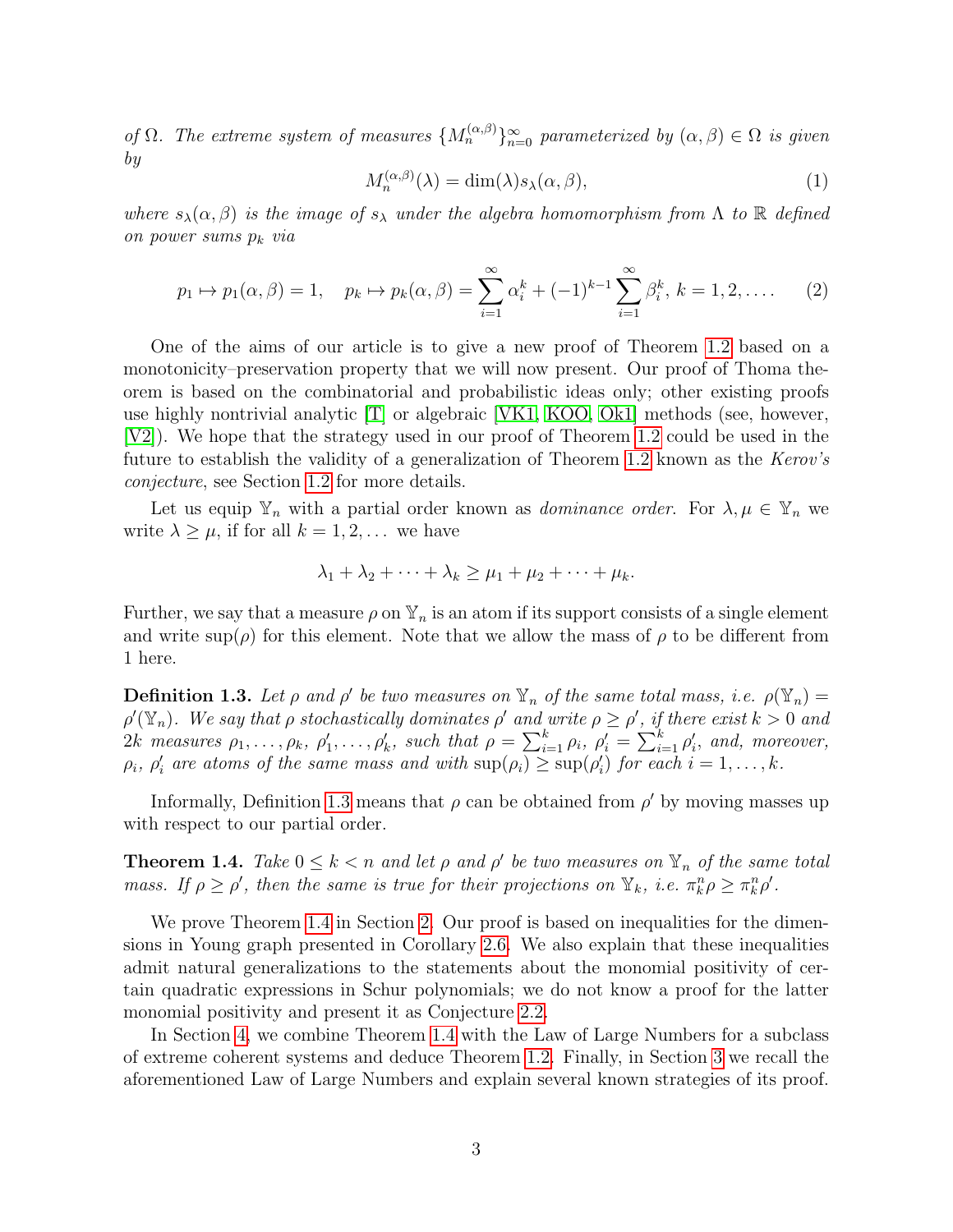#### <span id="page-3-0"></span>1.2 t–Deformation and Kerov's conjecture

Theorem [1.2](#page-1-1) is known (see e.g. [\[K2\]](#page-16-0)) to be equivalent to the following description of all Schur–positive homomorphisms from  $\Lambda$  into  $\mathbb{R}$ .

<span id="page-3-1"></span>**Theorem 1.5.** The set of algebra homomorphisms  $\rho : \Lambda \to \mathbb{R}$  normalized by the condition  $\rho(p_1) = 1$  and such that  $\rho(s_\lambda) \geq 0$  for all  $\lambda \in \mathbb{Y}$ , is in bijection with  $\Omega$ . The homomorphism corresponding to  $(\alpha, \beta) \in \Omega$  is defined by its values on power sums  $p_k$ 

<span id="page-3-2"></span>
$$
p_1 \mapsto p_1(\alpha, \beta) = 1, \quad p_k \mapsto p_k(\alpha, \beta) = \sum_{i=1}^{\infty} \alpha_i^k + (-1)^{k-1} \sum_{i=1}^{\infty} \beta_i^k, \ k = 1, 2, \dots
$$
 (3)

A natural way to generalize Theorem [1.5](#page-3-1) is by replacing Schur functions  $s_{\lambda}$  by other classes of symmetric functions. Kerov conjectured 20 years ago that when  $s_{\lambda}$  are replaced by their celebrated  $(q, t)$ -deformation — Macdonald polynomials  $M_\lambda(\cdot; q, t)$  — then (for  $0 \leq q < 1, 0 \leq t < 1$ ) the Macdonald–positive homomorphisms are still in bijection with elements of  $\Omega$ . The conjectural correspondence is established through the formulas very similar to  $(3)$ , see [\[K2,](#page-16-0) Chapter II, Section 9] for the details. The completeness of the Kerov's list of homomorphisms is still an open problem (though it is relatively easy to show that all these homomorphisms are indeed Macdonald–positive, see e.g. [\[BC,](#page-15-2) Section 2.2.1]). Recently, these homomorphisms have been actively used for the asymptotic analysis of a variety of probabilistic systems in the framework of Macdonald processes, see [\[BC\]](#page-15-2), [\[BCGS\]](#page-15-3).

The  $q = 0$  versions of Macdonald polynomials are the Hall–Littlewood polynomials, see [\[Ma\]](#page-16-4). This particular case of the Kerov's conjecture is especially interesting, since when  $t = p^{-1}$  the conjecture is equivalent to the (conjectural) classification of all conjugation invariant ergodic measures on infinite uni–uppertriangular matrices over a finite field with p elements  $\mathbb{F}_p$ , see [\[GKV,](#page-16-6) Section 4].

Recently a progress on the t–deformation of Theorem [1.2](#page-1-1) (equivalent to the Hall-Littlewood case of Kerov's conjecture, see [\[GKV,](#page-16-6) Section 4] and [\[Fu,](#page-16-7) Section 4.2] for the details) was achieved in [\[BP\]](#page-15-4), where the Law of Large Numbers for the measures arising in it was proved. We thus hope that our approach to the proof of Theorem [1.2](#page-1-1) can be extended to the Hall–Littlewood case of Kerov's conjecture. More precisely, if one tries to mimic our approach, then the conjecture at  $t = p^{-1}$  reduces to the following inequality.

Let  $U_n$  be the group of all uni–uppertriangular matrices over  $\mathbb{F}_p$ . Note that for each  $u \in U_n$  all its eigenvalues are 1s and thus we can assign to it a unique Young diagram  $\mathcal{J}(u) \in \mathbb{Y}_n$  whose row lengths are sizes of the blocks in Jordan Normal Form of u. We define

$$
\dim_t(\lambda) = |\{u \in U_n \mid \mathcal{J}(u) = \lambda\}|.
$$

Further, for any  $u \in U_n$  we set  $u^{(n-1)} \in U_{n-1}$  to be its top-left  $(n-1) \times (n-1)$  corner, and define for  $\mu \in \mathbb{Y}_{n-1}, \lambda \in \mathbb{Y}_n$ 

$$
\dim_t(\mu \nearrow \lambda) = |\{u \in U_n \mid \mathcal{J}(u^{(n-1)}) = \mu, \mathcal{J}(u) = \lambda\}|.
$$

We remark that [\[B,](#page-15-5) Theorem 2.3] (see also [\[Kir\]](#page-16-8)) gives an explicit formula for the ratio  $\dim_t(\mu\nearrow\lambda)$  $\frac{m_t(\mu \nearrow \lambda)}{\dim_t(\mu)}$ , which, in particular, implies that  $\dim_t(\mu \nearrow \lambda)$  vanishes unless  $\mu \nearrow \lambda$ .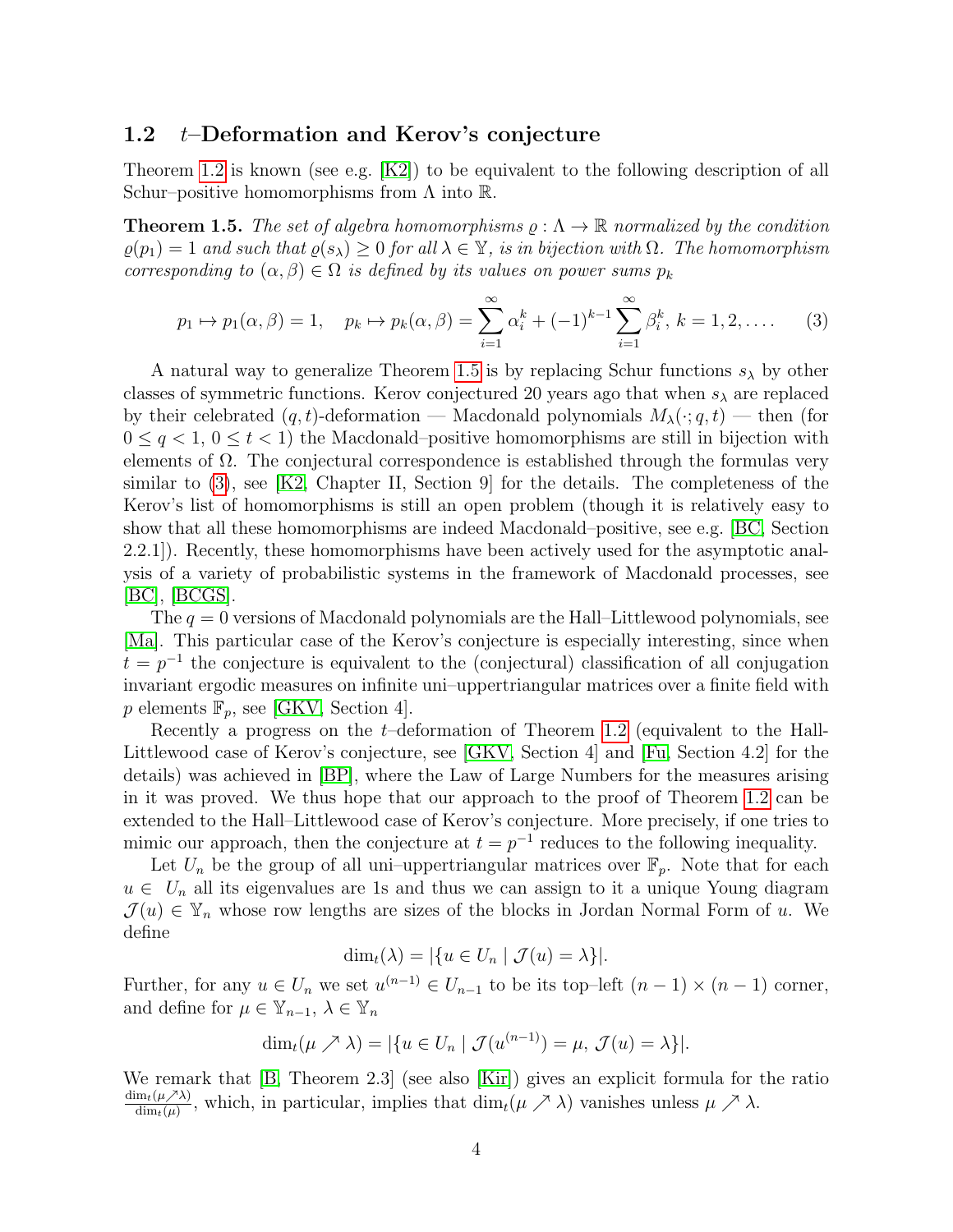<span id="page-4-1"></span>Conjecture 1.6. Let  $\lambda, \lambda \in Y_n$  and  $\mu, \hat{\mu} \in Y_{n-1}$  be two pairs of Young diagrams, such that both  $\lambda, \hat{\lambda}$  and  $\mu, \hat{\mu}$  differ by the move of box  $(i, j)$  into the position  $(\hat{i}, \hat{j})$  with  $\hat{i} > i$ . Further, assume that  $\lambda \setminus \mu = \hat{\lambda} \setminus \hat{\mu} = (r, c)$ , cf. Figures [1](#page-5-0) and [2.](#page-6-0) If  $r < i$  then

$$
\frac{\dim_t(\hat{\mu} \nearrow \hat{\lambda})}{\dim_t(\hat{\lambda})} \ge \frac{\dim_t(\mu \nearrow \lambda)}{\dim_t(\lambda)}.
$$
\n(4)

If  $r > \hat{i}$ , then

$$
\frac{\dim_t(\hat{\mu} \nearrow \hat{\lambda})}{\dim_t(\hat{\lambda})} \le \frac{\dim_t(\mu \nearrow \lambda)}{\dim_t(\lambda)}.
$$
\n(5)

This conjecture can be also restated as a certain inequality for the values of Hall– Littlewood polynomials, and its generalization is formulated below in Conjecture [2.4.](#page-7-2) Computer checks supply the validity of these conjectures, but we have not found a proof.

At  $t = 1$  the Hall–Littlewood polynomials turn into the monomial symmetric functions and this case of the Kerov's conjecture is equivalent to the Kingman's classification theorem for exchangeable partition structures on  $\mathbb{Z}_{>0}$ , see [\[K2,](#page-16-0) Chapter I]. Both ingredients of our approach, which are the  $t = 1$  versions of Conjecture [1.6](#page-4-1) and the Law of Large Numbers for the extreme coherent systems are especially simple and transparent in this case. Thus, by mimicking our proof of Theorem [1.2](#page-1-1) one can also get a new proof of the Kingman's classification theorem [\[Kin\]](#page-16-9).

Acknowledgements. A. B. was partially supported by Simons Foundation-IUM scholarship, by "Dynasty" foundation, and by the RFBR grant 13-01-12449. V. G. was partially supported by the NSF grant DMS-1407562.

### <span id="page-4-0"></span>2 Monotonicity in Young graph

This section is devoted to the proof of Theorem [1.2.](#page-1-1)

#### 2.1 Elementary moves

First, let us introduce several additional notations. We say that two distinct Young diagrams  $\lambda \in \mathbb{Y}_n$  and  $\hat{\lambda} \in \mathbb{Y}_n$  differ by the move of box  $(i, j)$  into the position  $(\hat{i}, \hat{j})$ , if there exists  $\mu \in \mathbb{Y}_{n-1}$  such that  $\mu = \lambda \setminus (i, j) = \hat{\lambda} \setminus (\hat{i}, \hat{j})$ , see Figure [1](#page-5-0) for an illustration. Note that we should have  $\hat{i} \neq i$  Further, if  $\hat{i} > i$ , then  $\lambda \geq \hat{\lambda}$  and if  $\hat{i} < i$ , then  $\lambda \leq \hat{\lambda}$ .

Recall that for a Young diagram  $\lambda$ , the numbers  $\lambda'_1 \geq \lambda'_2 \geq \ldots$  are defined as the column lengths of  $\lambda$ , formally

$$
\lambda'_j = |\{i \in \mathbb{Z}_{>0} : \lambda_i \ge j\}|.
$$

We also set  $\ell(\lambda)$  to be the number of non-zero rows in  $\lambda$ , i.e.  $\ell(\lambda) = \lambda'_1$ .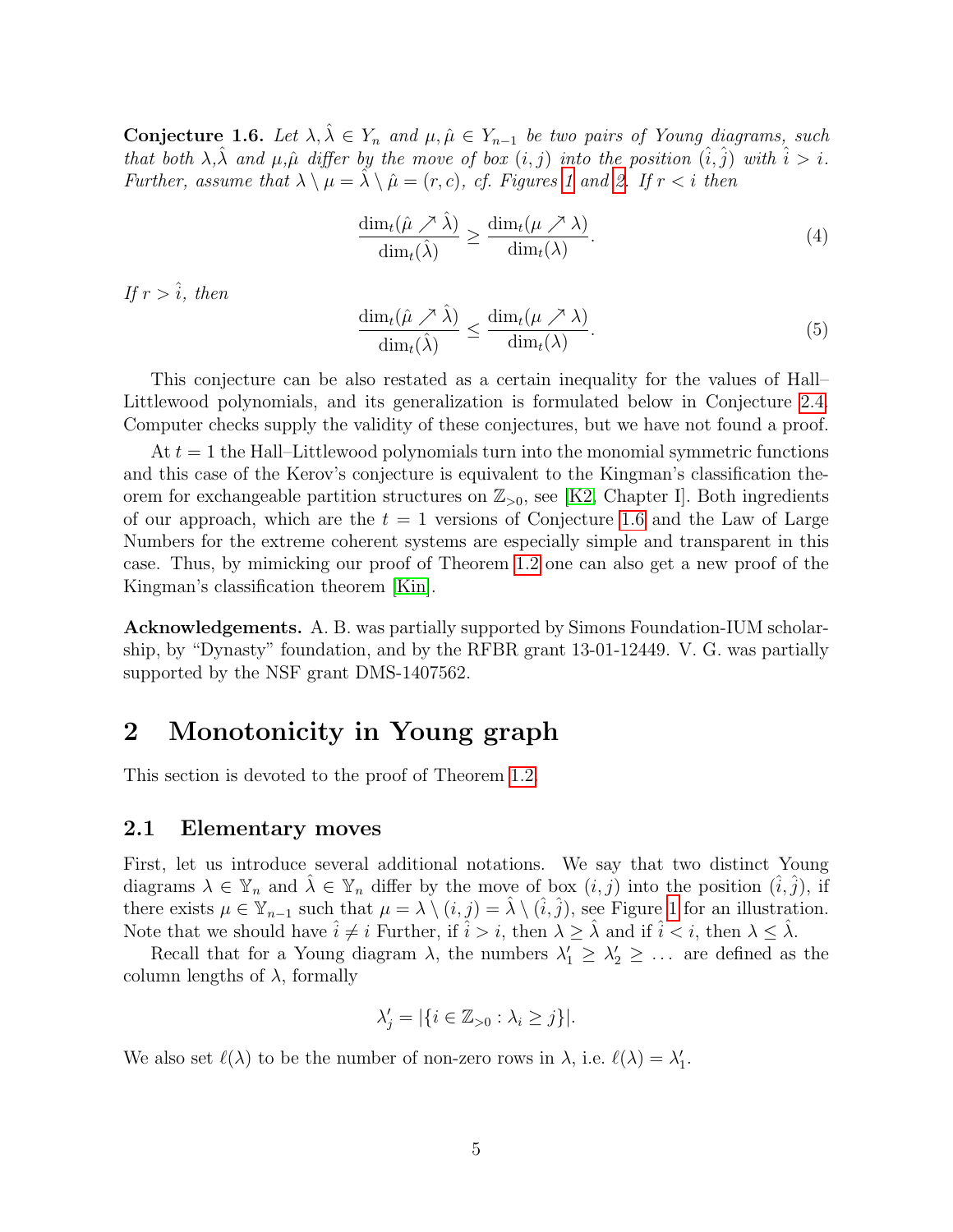

<span id="page-5-0"></span>Figure 1: Young diagrams  $\lambda$  and  $\lambda$  differing by the move of the box  $(2, 5)$  into the position (3, 3). Here  $\lambda \geq \hat{\lambda}$  and also  $\lambda \succ \hat{\lambda}$ .

We evoke the (N–variable version of) Schur symmetric function  $s_{\lambda}$ . For any  $N =$ 1, 2, ... and Young diagram  $\lambda \in \mathbb{Y}$  such that  $\ell(\lambda) \leq N$ , we have

$$
s_{\lambda}(x_1,\ldots,x_N)=\frac{\det_{i,j=1}^N\left[x_i^{\lambda_j+N-j}\right]}{\prod_{1\leq i
$$

Finally, we use the notation  $1^N$  for  $(1, \ldots, 1)$  $\overline{N}$ ).

Our proof of Theorem [1.4](#page-2-1) relies on the following statement.

<span id="page-5-2"></span>**Proposition 2.1.** Let  $\lambda, \hat{\lambda} \in Y_n$  and  $\mu, \hat{\mu} \in Y_{n-1}$  be two pairs of Young diagrams, such that both  $\lambda, \hat{\lambda}$  and  $\mu, \hat{\mu}$  differ by the move of box  $(i, j)$  into the position  $(i, \hat{j})$  with  $(i > i$ . Further, assume that  $\lambda \setminus \mu = \widehat{\lambda} \setminus \widehat{\mu} = (r, c)$ , cf. Figure [2.](#page-6-0) Fix any integer  $N \geq \ell(\widehat{\lambda})$ . If  $r < i$  then

<span id="page-5-1"></span>
$$
s_{\lambda}(1^{N})s_{\hat{\mu}}(1^{N}) \ge s_{\hat{\lambda}}(1^{N})s_{\mu}(1^{N}).
$$
\n(6)

If  $r > \hat{i}$ , then

$$
s_{\lambda}(1^{N})s_{\hat{\mu}}(1^{N}) \leq s_{\hat{\lambda}}(1^{N})s_{\mu}(1^{N}).
$$
\n(7)

Proof. We recall the Weyl dimension formula (see e.g. [\[Ma,](#page-16-4) Section 3, Exerceise 1])

$$
s_{\lambda}(1^{N}) = \prod_{1 \le a < b \le N} \frac{\lambda_{a} - a - \lambda_{b} + b}{b - a}
$$

and plug it into [\(6\)](#page-5-1). Since  $\lambda_a = \hat{\lambda}_a$  and  $\mu_a = \hat{\mu}_a$  for  $a \neq i, \hat{i}$ , many factors on the left and right side cancel out, and [\(6\)](#page-5-1) turns into

$$
\prod_{\substack{1 \leq a \leq N:\\a \neq i}} |\lambda_a - a - \lambda_i + i| \prod_{\substack{1 \leq a \leq N:\\a \neq i}} |\lambda_a - a - \lambda_{\hat{i}} + \hat{i}| \prod_{\substack{1 \leq a \leq N:\\a \neq i}} |\hat{\mu}_a - a - \hat{\mu}_i + i| \prod_{\substack{1 \leq a \leq N:\\a \neq i}} |\hat{\mu}_a - a - \hat{\mu}_{\hat{i}} + \hat{i}|
$$
  

$$
\geq \prod_{\substack{1 \leq a \leq N:\\a \neq i}} |\hat{\lambda}_a - a - \hat{\lambda}_i + i| \prod_{\substack{1 \leq a \leq N:\\a \neq i}} |\hat{\lambda}_a - a - \hat{\lambda}_{\hat{i}} + \hat{i}| \prod_{\substack{1 \leq a \leq N:\\a \neq i}} |\mu_a - a - \mu_i + i| \prod_{\substack{1 \leq a \leq N:\\a \neq \hat{i}}} |\mu_a - a - \mu_{\hat{i}} + \hat{i}|
$$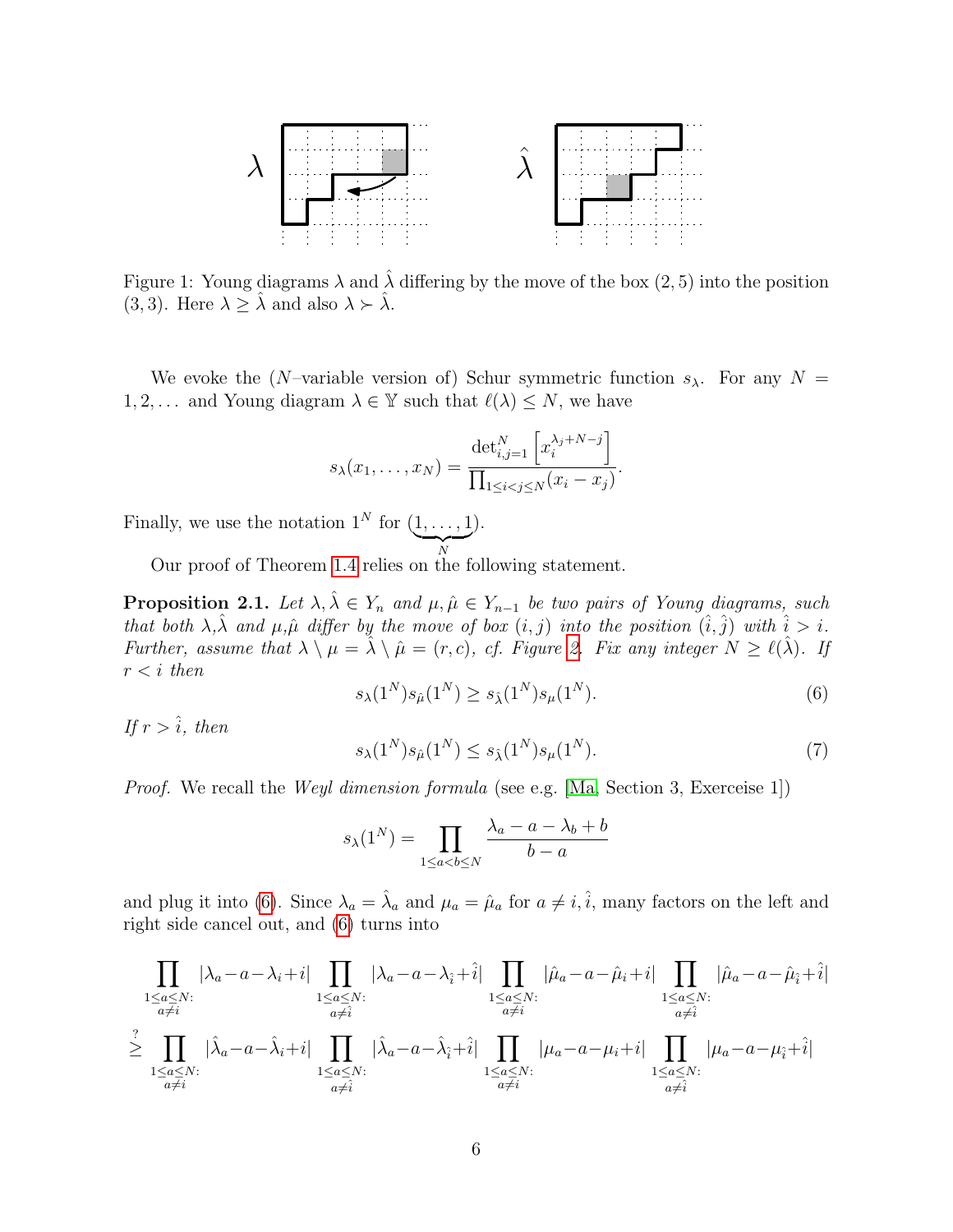

<span id="page-6-0"></span>Figure 2: An example of Young diagrams  $\lambda, \hat{\lambda}$  and  $\mu, \hat{\mu}$  as in Proposition [2.1.](#page-5-2) Here the gray box is  $(r, c) = (1, 6)$ , and  $(i, j) = (2, 4)$ ,  $(\hat{i}, \hat{j}) = (4, 2)$ .

Since  $\lambda_a = \mu_a$  and  $\hat{\lambda}_a = \hat{\mu}_a$  for  $a \neq r$ , we can further cancel out the factors to get

$$
(\lambda_r - r - \lambda_i + i)(\lambda_r - r - \lambda_{\hat{i}} + \hat{i})(\hat{\mu}_r - r - \hat{\mu}_i + i)(\hat{\mu}_r - r - \hat{\mu}_{\hat{i}} + \hat{i})
$$
  

$$
\geq (\hat{\lambda}_r - r - \hat{\lambda}_i + i)(\hat{\lambda}_r - r - \hat{\lambda}_{\hat{i}} + \hat{i})(\mu_r - r - \mu_i + i)(\mu_r - r - \mu_{\hat{i}} + \hat{i}).
$$

Rewriting everything in terms of the parts of  $\lambda$ , we get an equivalent inequality

$$
(\lambda_r - r - \lambda_i + i)(\lambda_r - r - \lambda_{\hat{i}} + \hat{i})(\lambda_r - r - \lambda_i + i)(\lambda_r - r - \lambda_{\hat{i}} + \hat{i} - 2)
$$
  

$$
\geq (\lambda_r - r - \lambda_i + i + 1)(\lambda_r - r - \lambda_{\hat{i}} + \hat{i} - 1)(\lambda_r - r - \lambda_i + i - 1)(\lambda_r - r - \lambda_{\hat{i}} + \hat{i} - 1).
$$

Further transforming, and denoting  $\lambda_r - r - \lambda_i + i = x$ ,  $\lambda_r - r - \lambda_i + i - 1 = y$ , we get

<span id="page-6-1"></span>
$$
x^{2}(y^{2}-1) \stackrel{?}{\geq} (x^{2}-1)y^{2}.
$$
 (8)

Now when  $r < i < \hat{i}$ , then  $y \ge x > 0$  and [\(8\)](#page-6-1) holds. Similarly, when  $r > \hat{i} > i$ , then  $0 > y \geq x$  and the inequality opposite to [\(8\)](#page-6-1) holds.  $\Box$ 

Based on computer computations we believe that the following two generalizations of Proposition [2.1](#page-5-2) should hold.

Recall that a symmetric function  $f(x_1, x_2, \ldots)$  is called *monomial positive* if the coefficients of its expansion into monomials are non-negative.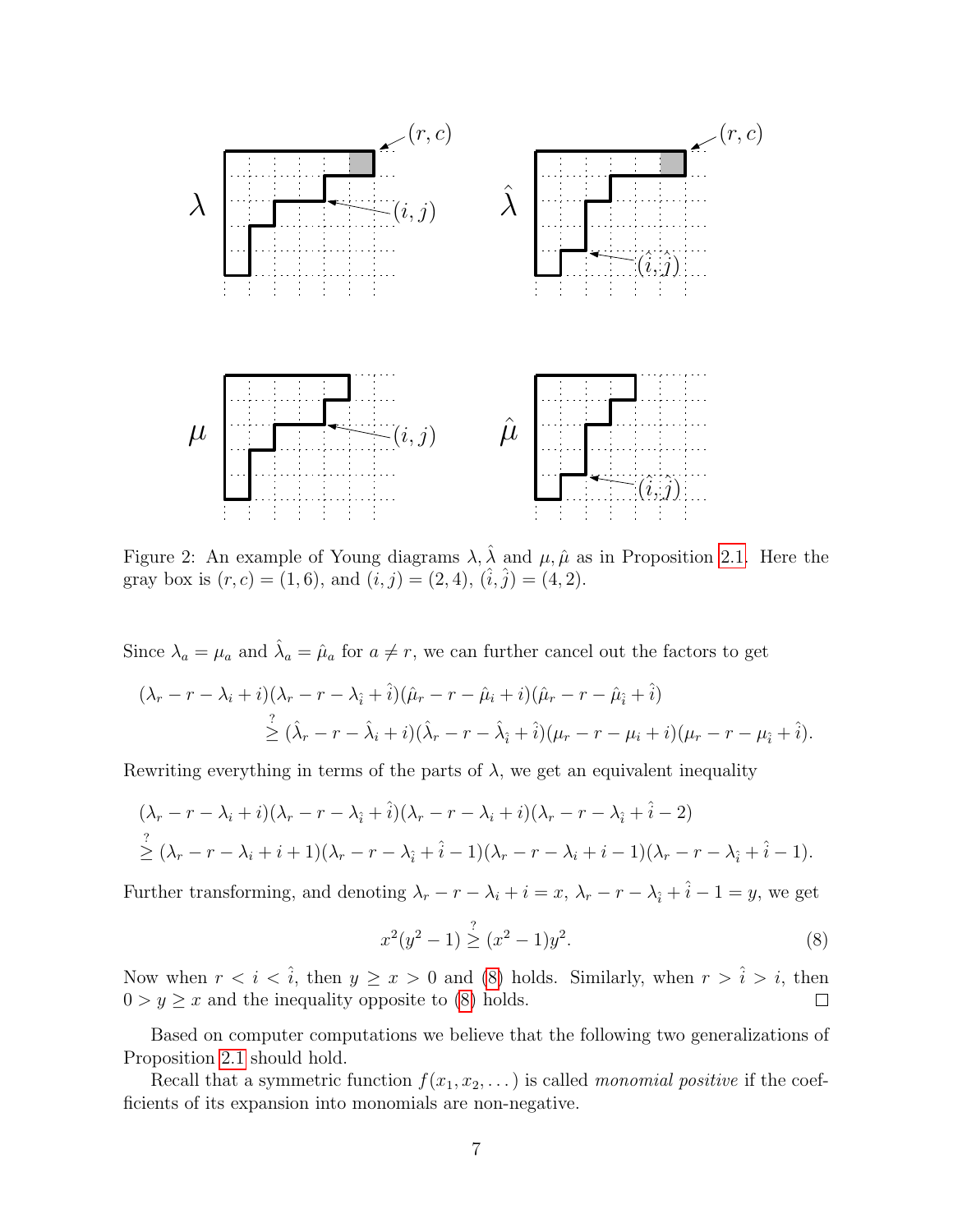<span id="page-7-1"></span>Conjecture 2.2. Let  $\lambda, \hat{\lambda} \in Y_n$  and  $\mu, \hat{\mu} \in Y_{n-1}$  be two pairs of Young diagrams, such that both  $\lambda, \hat{\lambda}$  and  $\mu, \hat{\mu}$  differ by the move of box  $(i, j)$  into the position  $(\hat{i}, \hat{j})$  with  $\hat{i} > i$ . Further, assume that  $\lambda \setminus \mu = \hat{\lambda} \setminus \hat{\mu} = (r, c)$ , cf. Figure [2.](#page-6-0) If  $r < i$  then  $s_{\lambda} s_{\hat{\mu}} - s_{\hat{\lambda}} s_{\mu}$  is monomial–positive. If  $r > \hat{i}$ , then  $s_{\hat{i}} s_{\mu} - s_{\lambda} s_{\hat{\mu}}$  is monomial–positive.

Remark 2.3. Monomial positivity (and even stronger Schur–positivity) of similar quadratic expressions has been intensively studied, see [\[LPP\]](#page-16-10), [\[LP\]](#page-16-11) and references therein. However it seems that the differences of the form  $s_{\lambda}s_{\hat{\mu}}-s_{\hat{\lambda}}s_{\mu}$  are out of the scope of those articles.

Further, we recall the definition of (N–variable version of) Hall–Litlewood symmetric function on a parameter  $t \in \mathbb{R}$ , and a Young diagram  $\lambda$  such that  $\ell(\lambda) \leq N$ , cf. [\[Ma,](#page-16-4) Chapter III]

$$
Q_{\lambda}(x_1,\ldots,x_N;t)=(1-t)^N\prod_{i=1}^{N-\ell(\lambda)}\frac{1}{1-t^i}\cdot\sum_{\sigma\in\mathfrak{S}(n)}x_{\sigma(1)}^{\lambda_1}\cdots x_{\sigma(N)}^{\lambda_N}\prod_{1\leq i
$$

Note the normalization that we use, and which is the same as in [\[Ma\]](#page-16-4).

<span id="page-7-2"></span>**Conjecture 2.4.** Suppose that  $0 \le t \le 1$  and let  $\lambda, \hat{\lambda} \in Y_n$  and  $\mu, \hat{\mu} \in Y_{n-1}$  be two pairs of Young diagrams, such that both  $\lambda, \overline{\lambda}$  and  $\mu, \hat{\mu}$  differ by the move of box  $(i, j)$  into the position  $(\hat{i}, \hat{j})$  with  $\hat{i} > i$ . Further, assume that  $\lambda \setminus \mu = \hat{\lambda} \setminus \hat{\mu} = (r, c)$ , cf. Figure [2.](#page-6-0) Fix any integer  $N \geq \ell(\hat{\lambda})$ . If  $r < i$  then

$$
\left(1 - t^{\hat{\lambda}'_c - \hat{\lambda}'_{c+1}}\right) \frac{Q_{\hat{\mu}}(1^N; t)}{Q_{\hat{\lambda}}(1^N; t)} \ge \left(1 - t^{\lambda'_c - \lambda'_{c+1}}\right) \frac{Q_{\mu}(1^N; t)}{Q_{\lambda}(1^N; t)}.
$$
\n(9)

If  $r > \hat{i}$ , then

$$
\left(1 - t^{\hat{\lambda}'_c - \hat{\lambda}'_{c+1}}\right) \frac{Q_{\hat{\mu}}(1^N; t)}{Q_{\hat{\lambda}}(1^N; t)} \le \left(1 - t^{\lambda'_c - \lambda'_{c+1}}\right) \frac{Q_{\mu}(1^N; t)}{Q_{\lambda}(1^N; t)}.
$$
\n(10)

Remark 2.5. When  $t = 0$ , Conjecture [2.4](#page-7-2) turns into Proposition [2.1.](#page-5-2) When  $t = 1$ , the Hall–Littlewood functions  $Q_{\lambda}(\cdot;t)$  turn into the monomial symmetric functions and the validity of Conjecture [2.4](#page-7-2) can be similarly established (in fact, inequalities turn into equalities in this case). For general  $t$  we are not aware of any simple analogues of the Weyl dimension formula for  $P_{\lambda}(1^{\overline{N}};t)$  and the strategy employed in the proof of Proposition [2.1](#page-5-2) fails.

### 2.2 Proof of Theorem [1.4](#page-2-1)

The following statement is an immediate corollary of Proposition [2.1.](#page-5-2)

<span id="page-7-0"></span>Corollary 2.6. Let  $\lambda, \hat{\lambda} \in Y_n$  and  $\mu, \hat{\mu} \in Y_{n-1}$  be two pairs of Young diagrams, such that both  $\lambda, \hat{\lambda}$  and  $\mu, \hat{\mu}$  differ by the move of box  $(i, j)$  into the position  $(\hat{i}, \hat{j})$  with  $\hat{i} > i$ . Further, assume that  $\lambda \setminus \mu = \hat{\lambda} \setminus \hat{\mu} = (r, c)$ , cf. Figure [2.](#page-6-0) If  $r < i$ , then

<span id="page-7-3"></span>
$$
\frac{\dim(\hat{\mu})}{\dim(\hat{\lambda})} \ge \frac{\dim(\mu)}{\dim(\lambda)}.\tag{11}
$$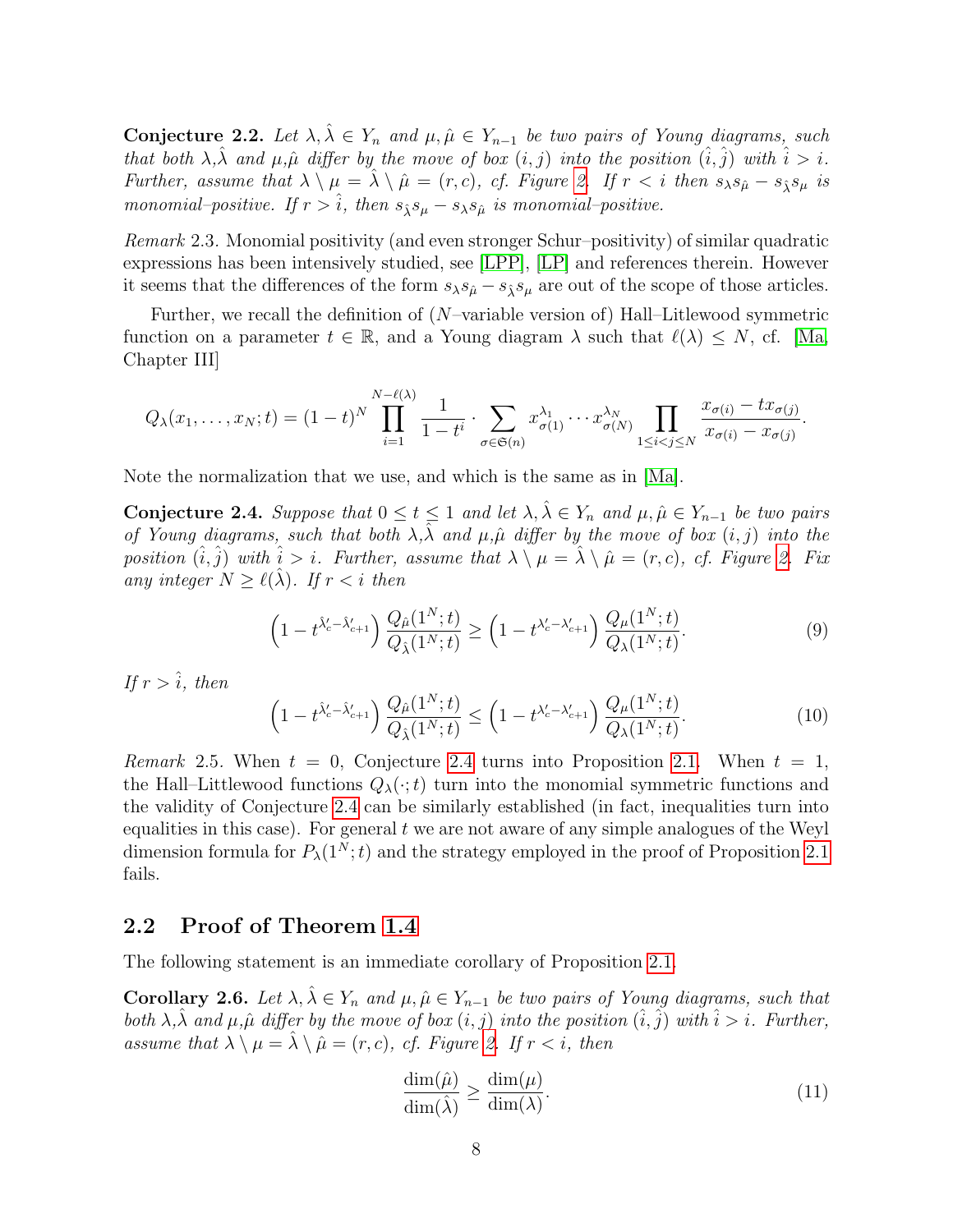If  $r > \hat{i}$ , then

<span id="page-8-0"></span>
$$
\frac{\dim(\hat{\mu})}{\dim(\hat{\lambda})} \le \frac{\dim(\mu)}{\dim(\lambda)}.\tag{12}
$$

Proof. The statement follows from Proposition [2.1](#page-5-2) and the limit relation

$$
\dim(\lambda) = \lim_{N \to \infty} \frac{s_{\lambda}(1^N)}{N^{|\lambda|}}.
$$

The simplest way to prove the latter limit identity is through the explicit formulas for dim( $\lambda$ ) and  $s_{\lambda}(1^N)$ , see e.g. [\[Ma,](#page-16-4) Chapter I, Section 3, Examples 4-5 and Section 5, Example 2].

Alternatively, one can directly prove [\(11\)](#page-7-3), [\(12\)](#page-8-0) along the lines of the proof of Proposition [2.1.](#page-5-2)  $\Box$ 

Remark 2.7. Conjecture [1.6](#page-4-1) can be obtained from Conjecture [2.4](#page-7-2) in the same way as Corollary [2.6](#page-7-0) follows from Proposition [2.1.](#page-5-2)

<span id="page-8-1"></span>**Definition 2.8.** For two Young diagrams  $\lambda, \hat{\lambda} \in \mathbb{Y}_n$  we say that  $\lambda$  covers  $\hat{\lambda}$  and write  $\lambda \succ \hat{\lambda}$  if  $\lambda$  and  $\hat{\lambda}$  differ by the move of the box  $(i, j) \subset \lambda$  into the position  $(\hat{i}, \hat{j}) \subset \hat{\lambda}$  such that either  $\hat{i} - i = 1$ , or  $\hat{j} - j = -1$ .

An example illustrating Definition [2.8](#page-8-1) is shown in Figure [1.](#page-5-0) It is straightforward to check that if  $\lambda \succ \hat{\lambda}$ , then  $\lambda \geq \hat{\lambda}$  and further  $\lambda$  and  $\hat{\lambda}$  are immediate neighbours in the dominance order.

*Proof of Theorem [1.4.](#page-2-1)* It suffices to consider the case  $k = n - 1$ , as the case of general  $k < n$  would follow from the former by induction. Further, due to the definition of the relation  $\rho \geq \hat{\rho}$ , it suffices to consider the case when both these measures are atoms, i.e.  $sup(\rho) = \lambda$  and  $sup(\hat{\rho}) = \lambda$  with  $\lambda \geq \lambda$ . Further, since the dominance order and stochastic dominance relation are transitive, it suffices to consider the case when  $\lambda$  and  $\lambda$  are immediate neighbors in the partial order, i.e.  $\lambda \succ \lambda$ . Without loss of generality we assume that  $\lambda$  and  $\hat{\lambda}$  differ by the move of the box  $(i, j) \subset \lambda$  into the position  $(i, j) \subset \hat{\lambda}$ such that  $\hat{i} - i = 1$ .

In the latter case  $\pi_{n-1}^n(\rho)$  assigns the mass

<span id="page-8-2"></span>
$$
\frac{\dim(\mu)}{\dim(\lambda)}\tag{13}
$$

to each diagram  $\mu \in \mathbb{Y}_{n-1}$ , such that  $\mu \nearrow \lambda$ . Similarly,  $\pi_{n-1}^n(\hat{\rho})$  assigns the mass

<span id="page-8-3"></span>
$$
\frac{\dim(\hat{\mu})}{\dim(\hat{\lambda})} \tag{14}
$$

to each diagram  $\hat{\mu} \in \mathbb{Y}_{n-1}$ , such that  $\hat{\mu} \nearrow \hat{\lambda}$ . Subdivide all  $\mu \in \mathbb{Y}_{n-1}$ , such that  $\mu \nearrow \lambda$ into three sets

$$
A_{\lambda}^{\uparrow} = \{ \mu \in \mathbb{Y}_{n-1} \mid \lambda \setminus \mu = (r, c), r < i \}, \quad A_{\lambda}^{\downarrow} = \{ \mu \in \mathbb{Y}_{n-1} \mid \lambda \setminus \mu = (r, c), r > \hat{i} \},
$$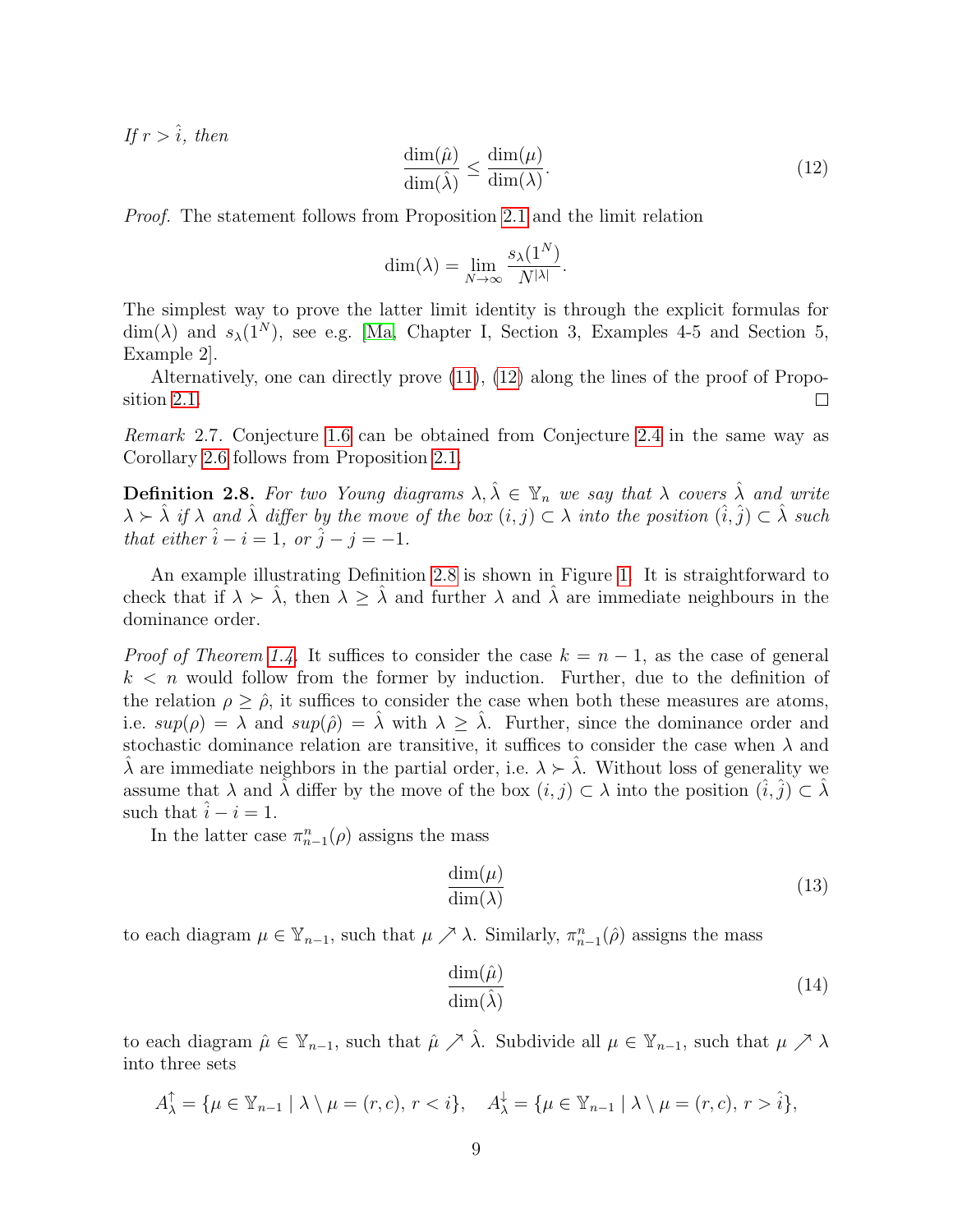$$
A_{\lambda}^{\pm} = \{ \mu \in \mathbb{Y}_{n-1} \mid \lambda \setminus \mu = (r, c), i \le r \le \hat{i} \}.
$$

Now for  $\mu \in A_{\lambda}^{\uparrow} \cup A_{\lambda}^{\downarrow}$  $\hat{\lambda}$  set  $\hat{\mu} \prec \mu$  to be the Young diagram obtained by moving the box  $(i, j)$  into the position  $(\hat{i}, \hat{j})$ . Now the following three observations imply the stochastic dominance  $\pi_{n-1}^n \rho \geq \pi_{n-1}^n \hat{\rho}$ :

- All the Young diagrams from  $A^{\uparrow}_{\lambda} \cup A^{\pm}_{\lambda} \cup A^{\downarrow}_{\lambda}$  $\chi^*$  are linearly ordered (with respect to the dominance order) by r, which is the row number of the box being removed from  $\lambda$ . The same is true for  $A_{\hat{\lambda}}^{\uparrow} \cup A_{\hat{\lambda}}^{\downarrow} \cup A_{\hat{\lambda}}^{\downarrow}$  $\frac{1}{\hat{\lambda}}$ .
- Each Young diagram from  $A^{\downarrow}_{\lambda} \cup A^{\equiv}_{\lambda}$  dominates each Young diagram from  $A^{\uparrow}_{\hat{\lambda}} \cup A^{\equiv}_{\hat{\lambda}}$ .
- Due to Corollary [2.6](#page-7-0) and formulas [\(13\)](#page-8-2), [\(14\)](#page-8-3), for each  $\mu \in A_{\lambda}^{\uparrow}$  we have  $(\pi_{n-1}^n \rho)(\mu) \leq$  $(\pi_{n-1}^n \hat{\rho})(\hat{\mu})$  and for each  $\mu \in A_\lambda^{\downarrow}$  we have  $(\pi_{n-1}^n \rho)(\mu) \geq (\pi_{n-1}^n \hat{\rho})(\hat{\mu})$ .

### <span id="page-9-0"></span>3 The Law of Large Numbers for the Young graph

The second ingredient of our proof of the Thoma theorem (Theorem [1.2\)](#page-1-1) is the Law of Large Numbers for the measures appearing in its formulation.

<span id="page-9-1"></span>**Theorem 3.1** (The law of large numbers, [\[VK1\]](#page-17-0), [\[KOO\]](#page-16-5), [\[Bu\]](#page-15-6), [\[Me\]](#page-17-6)). Choose two strictly decreasing finite sequences  $\alpha_1 > \alpha_2 > \cdots > \alpha_a > 0$ ,  $\beta_1 > \beta_2 > \cdots > \beta_b > 0$  such that  $\sum_{i=1}^{a} \alpha_i + \sum_{i=1}^{b} \beta_i = 1.$ 

For  $n = 1, 2, ...$  let  $\lambda(n) \in \mathbb{Y}_n$  be a random Young diagram distributed according to the probability measure

$$
M_n^{(\alpha,\beta)}(\lambda) = \dim(\lambda) s_\lambda(\alpha,\beta).
$$

Then for each  $i = 1, \ldots, a$  and each  $j = 1, \ldots, b$  we have (in probability)

$$
\lim_{n \to \infty} \frac{\lambda_i(n)}{n} = \alpha_i, \quad \lim_{n \to \infty} \frac{\lambda'_j(n)}{n} = \beta_j.
$$

Remark 3.2. In fact, an analogue of Theorem [3.1](#page-9-1) holds for all extreme measures of Theorem [1.2,](#page-1-1) see [\[VK1\]](#page-17-0), [\[KOO\]](#page-16-5), [\[Bu\]](#page-15-6), [\[Me\]](#page-17-6). However, the present weaker form is enough for our purposes.

There are at least four different approaches in the literature to the proof of Theorem [3.1:](#page-9-1)

- The proof of the Thoma theorem in [\[VK1\]](#page-17-0), [\[KOO\]](#page-16-5) based on the relation of the dimensions in Young graph to the *shifted* Schur functions, as a byproduct implies Theorem [3.1.](#page-9-1) Note that we would like to avoid using this approach here, since our aim is to produce an independent proof of Thoma theorem.
- Vershik and Kerov in [\[VK2\]](#page-17-3) showed how the random Young diagrams  $\lambda(n)$  can be sampled using (a modification of) the classical Robsinson–Schensted correspondence, whose input is a sequence of n i.i.d. discrete random variables. This observation allows to deduce Theorem [3.1](#page-9-1) from the conventional Law of Large Numbers for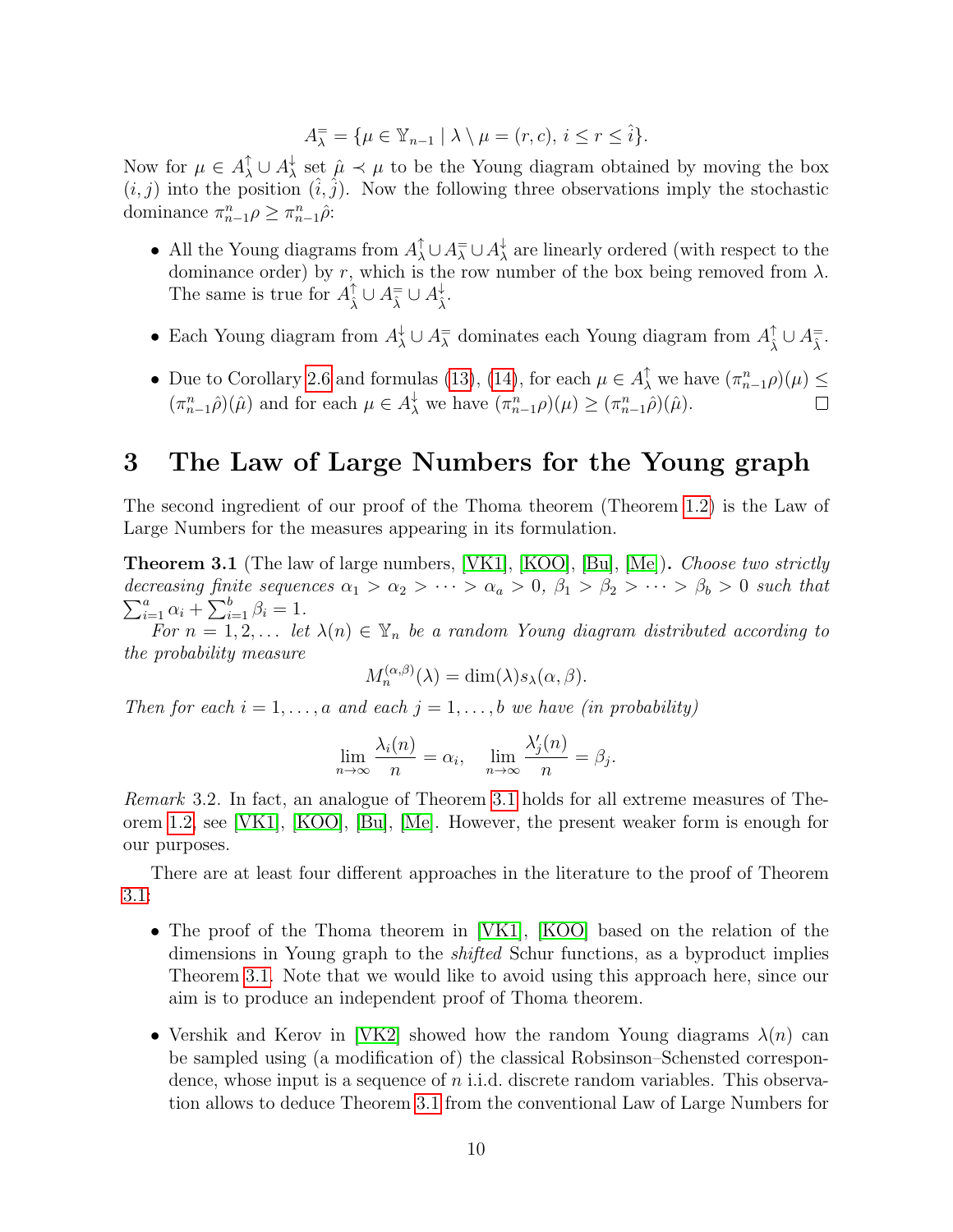sequences of independent random variables. For the details we refer to [\[Bu\]](#page-15-6), where, in fact, a stronger Cental Limit Theorem was proved using this approach.

- Kerov explained in [\[K1\]](#page-16-2) (see also [\[IO\]](#page-16-3)) how certain observables of random Young diagrams  $\lambda(n)$  can be computed using the algebra of shifted–symmetric functions. The resulting formulas turn out to be well-suited for the asymptotics analysis along the lines of Theorem [3.1,](#page-9-1) which was done in [\[Me\]](#page-17-6). In fact, [\[Me\]](#page-17-6) also proves a stronger Central Limit Theorem.
- Following the approach of [\[J\]](#page-16-1), [\[BOO\]](#page-15-1), [\[Ok2\]](#page-17-7) one proves that the *poissonization* of measures  $M_n$  can be described via a *determinantal point process*, with an explicit contour integral expression for the kernel. Asymptotic analysis of this kernel via steepest descent gives Theorem [3.1.](#page-9-1)

Each of the above four methods for proving Theorem [3.1](#page-9-1) relies on a certain very nontrivial (but known) technique, which is the algebra of shifted–symmetric functions for the first and third approaches, the Robinson–Schensted correspondence for the second approach and determinantal point processes / Schur measures for the forth one. Given the knowledge of this technique the proof of Theorem [3.1](#page-9-1) becomes relatively simple.

We now give a sketch of the second "combinatorial" proof of Theorem [3.1,](#page-9-1) which is based on the Robinson–Schensted correspondence.

Sketch of the proof of Theorem [3.1.](#page-9-1) Let us consider an alphabet  $\mathcal{T} = \mathcal{T}^+ \cup \mathcal{T}^-$ , where  $\mathcal{T}^+ = \{t_1^+, \ldots, t_a^+\}$  and  $\mathcal{T}^- = \{t_1^-, \ldots, t_b^-\}$ . Let us fix a linear order on  $\mathcal{T}$ ; its exact choice is irrelevant, so e.g. one can assume that

$$
t_b^- < t_{b-1}^- < \cdots < t_1^- < t_1^+ < \cdots < t_q^+.
$$

For  $x, y \in \mathcal{T}$  we write  $x \leq y$  if either  $x \leq y$ , or  $x = y \in \mathcal{T}^+$ . We write  $x \geq y$  if either  $x > y$  or  $x = y \in \mathcal{T}^-$ . We call a word  $x_1 \ldots x_n \in \mathcal{A}^n$  increasing if  $x_1 \triangleleft x_2 \triangleleft \cdots \triangleleft x_n$ , and *decreasing* if  $x_1 \triangleright x_2 \triangleright \cdots \triangleright x_n$ . For a word w let us denote by  $r_s(w)$  the maximal cardinality of the union of s disjoint increasing subsequences of the word w, and by  $c_s(w)$ the maximal cardinality of the union of s disjoint decreasing subsequences.

Now let us define the probability measure  $\eta^{(\alpha,\beta)}$  on T such that  $\eta^{(\alpha,\beta)}(a_i) = \alpha_i$  and  $\eta^{(\alpha,\beta)}(b_j) = \beta_j$ . Let  $w(n)$ ,  $n = 1, 2...$  be a random element of  $\mathcal{T}^n$  distributed according to the product measure  $(\eta^{(\alpha,\beta)})^{\otimes n}$ . Vershik-Kerov [\[VK2\]](#page-17-3) relying on a generalization of Robinson–Schensted correspondence (see also [\[BR\]](#page-15-7)) proved that the following equality in distribution holds jointly for all  $s = 1, 2, \ldots$ 

<span id="page-10-0"></span>
$$
\lambda_1(n) + \dots + \lambda_s(n) \stackrel{d}{=} r_s(w(n)), \qquad \lambda'_1(n) + \dots + \lambda'_s(n) \stackrel{d}{=} c_s(w(n)). \tag{15}
$$

The identity [\(15\)](#page-10-0) reduces Theorem [3.1](#page-9-1) to the Law of Large Numbers as  $n \to \infty$  for  $r_s(w(n))$  and  $c_s(w(n))$ ,  $s = 1, 2, \ldots$ . The latter is rather transparent. Indeed, it is intuitively clear that the length of the longest increasing subsequence in the word  $w(n)$ should be (up to a small error) equal to the length of the subsequence of all letters  $t_1^+$  in  $w(n)$ , and the last length is approximately  $\alpha_1 \cdot n$  due to the classical Law of Large Numbers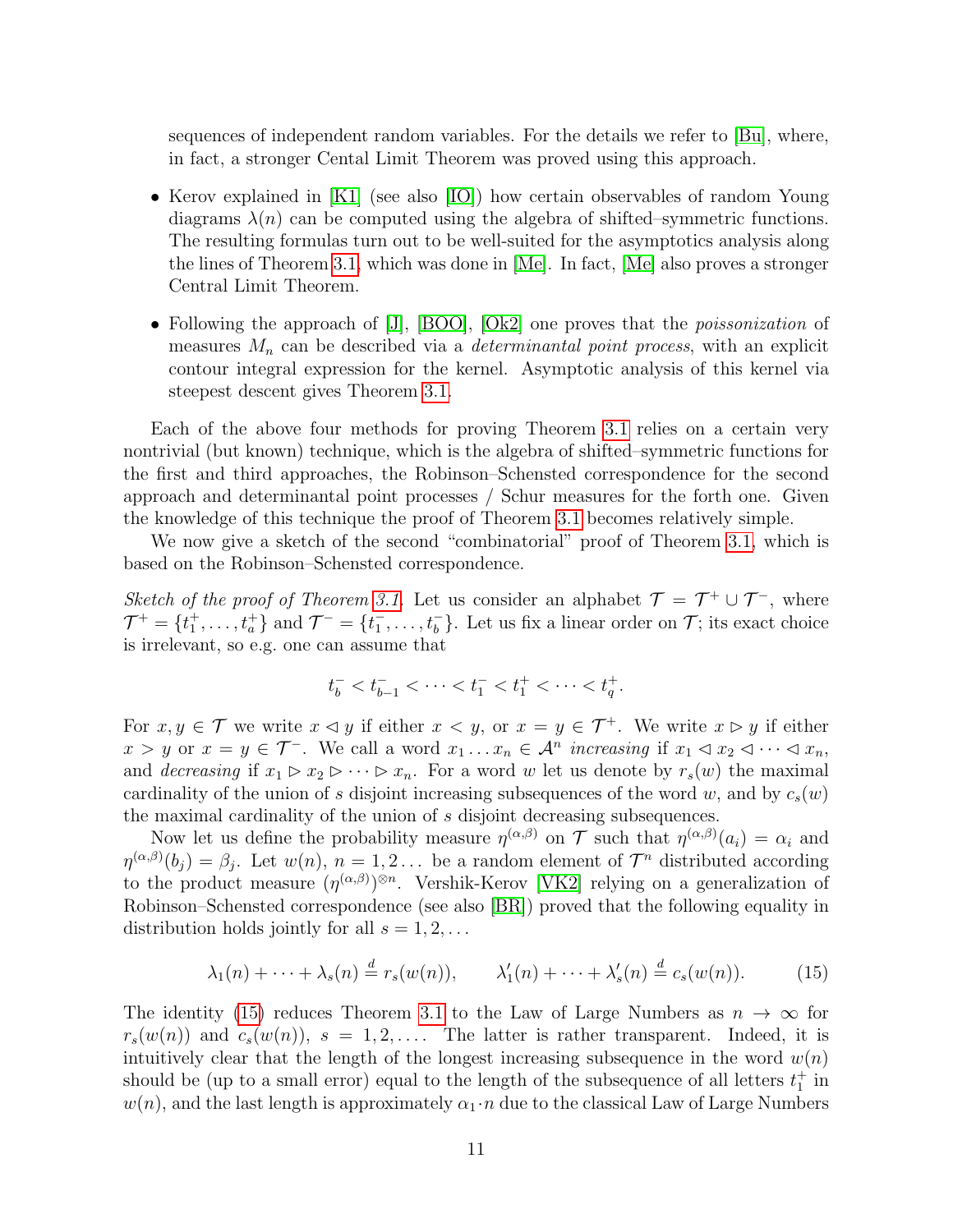for independent random variables. Further, the main contribution to  $r_s(w(n))$  comes when each subsequence contains only one letter from our alphabet, and thus  $r_s(w(n)) \approx$  $(\alpha_1 + \cdots + \alpha_s) \cdot n$  for  $1 \leq s \leq a$ . Similarly,  $c_s(w(n)) \approx (\beta_1 + \ldots, \beta_s) \cdot n$  for  $1 \leq s \leq b$ . A formal proof based on this argument is given in [\[Bu,](#page-15-6) Theorem 2], see also [\[Me,](#page-17-6) Section 6] П and [\[S,](#page-17-8) Theorem 6.4].

### <span id="page-11-0"></span>4 Proof of Thoma theorem

We start by explaining informally the main idea behind the proof of Theorem [1.2.](#page-1-1)

For any  $\lambda \in \mathbb{Y}_k$  we define a probability measure  $\rho_\lambda$  on  $\mathbb{Y}_k$  to be an atom with support  $\sup(\rho_{\lambda}) = \lambda$ . We start the proof from an abstract convex analysis statement (Proposition [4.1\)](#page-11-1) that any extreme coherent system  $\{M_n\}$  can be approximated by systems of the form  $\pi^k_n(\rho_{\lambda(k)})$  for a sequence  $\lambda(k) \in \mathbb{Y}_k$ ,  $k = 1, 2, \ldots$ . We further use the Law of Large Numbers to show in Lemma [4.4](#page-13-0) that when  $k$  is large enough and after dropping out a tiny mass  $\varepsilon$ , the measure  $\rho_{\lambda(k)}$  can be clutched between two measures  $M_k^{(\alpha^-,\beta^-)}$  $\lambda_k^{(\alpha^-,\beta^-)}$  and  $M_k^{(\alpha^+,\beta^+)}$  $\frac{1}{k}$ . Moreover, they can be chosen so that the distance between  $(\alpha^-, \beta^-)$  and  $(\alpha^+, \beta^+)$  is small. Now Theorem [1.4](#page-2-1) implies that  $\pi_n^k(\rho_{\lambda(k)})$  is clutched between  $M_n^{(\alpha^-,\beta^-)}$  and  $M_n^{(\alpha^+,\beta^+)}$ . At this point we conclude that any coherent system  $\{M_n\}$  can be well-approximated by the coherent systems of the form  $\{M_n^{(\alpha,\beta)}\}, \, (\alpha,\beta) \in \Omega$ . Therefore, the closedness of the latter set of coherent systems implies Theorem [1.2.](#page-1-1)

The formal proof of Theorem [1.2](#page-1-1) is given at the end of this section after we present a series of auxiliary statements.

<span id="page-11-1"></span>**Proposition 4.1.** Let  $\{M_n\}_{n=1}^{\infty}$  be an extreme coherent system of measures. Then there exists a (deterministic) sequence of Young diagrams  $\lambda(k) \in \mathbb{Y}_k$ ,  $k = 1, 2, \ldots$  such that

<span id="page-11-2"></span>
$$
M_n = \lim_{k \to \infty} \pi_n^k(\rho_{\lambda(k)}), \quad n = 1, 2, \dots
$$
 (16)

.

Proof. This is a particular case of a very general convex analysis statement, which was reproved many times in different contexts. Its first appearance in the asymptotic representation theory dates back to [\[V\]](#page-17-9), since then it is known as "ergodic method". The complete proofs of the statements generalizing Proposition [4.1](#page-11-1) can be found in [\[OO,](#page-17-10) Section 6] or [\[DF,](#page-16-12) Theorem 1.1].  $\Box$ 

Recall that for two measures  $\rho$ ,  $\rho$  on a finite set A, their total variation distance is defined through

$$
\mathbf{d}_{\text{var}}(\rho,\hat{\rho}) = \frac{1}{2} \sum_{a \in A} |\rho(a) - \hat{\rho}(a)|.
$$

We also define the  $L_{\infty}$  distance between two pairs of sequences  $(\alpha, \beta) = (\alpha_1 \ge \alpha_2 \ge$  $\ldots, \beta_1 \geq \beta_2 \geq \ldots$ ),  $(\hat{\alpha}, \hat{\beta}) = (\hat{\alpha}_1 \geq \hat{\alpha}_2 \geq \ldots, \hat{\beta}_1 \geq \hat{\beta}_2 \geq \ldots)$  through

$$
\mathbf{d}_{\infty}((\alpha,\beta),(\hat{\alpha},\hat{\beta})) = \max\left(\sup_{i}|\alpha_{i} - \hat{\alpha}_{i}|, \sup_{i}|\beta_{i} - \hat{\beta}_{i}|\right)
$$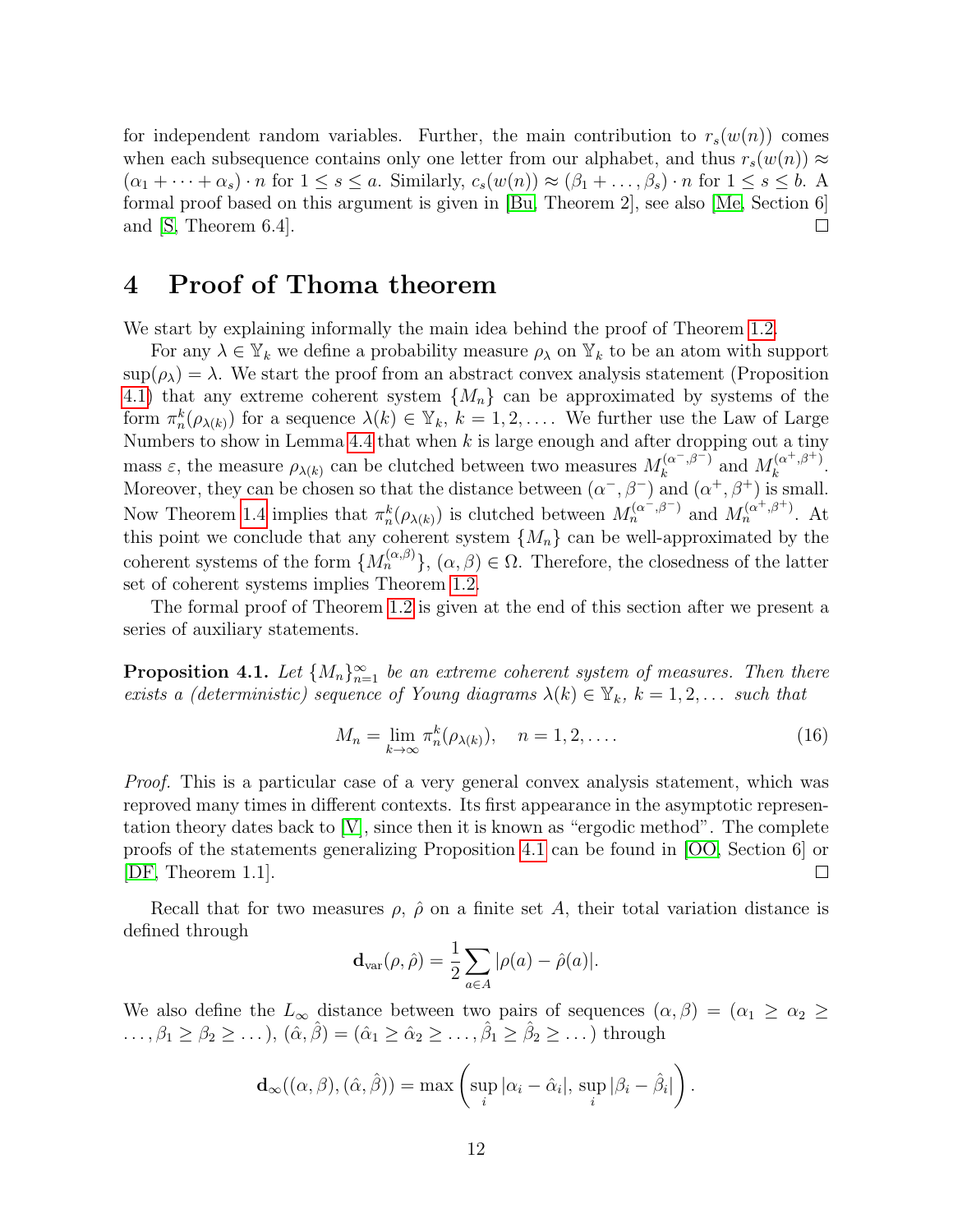The following two lemmas explain that the metrics  $\mathbf{d}_{var}$  on probability measures on  $\mathbb{Y}_n$  and  $\mathbf{d}_{\infty}$  on  $\Omega$  are compatible.

<span id="page-12-2"></span>**Lemma 4.2.** For any  $n = 1, 2, \ldots$  we have

<span id="page-12-0"></span>
$$
\lim_{\varepsilon \to 0} \sup_{\substack{(\alpha,\beta), (\hat{\alpha},\hat{\beta}) \in \Omega:\\ \mathbf{d}_{\infty}((\alpha,\beta), (\hat{\alpha},\hat{\beta})) \le \varepsilon}} \mathbf{d}_{var}(M_n^{(\alpha,\beta)}, M_n^{(\hat{\alpha},\hat{\beta})}) = 0.
$$
\n(17)

*Proof.* Note that  $\mathbb{Y}_n$  is a finite, therefore it suffices to prove [\(17\)](#page-12-0) with  $\mathbf{d}_{var}$  replaced by  $|M_n^{(\alpha,\beta)}(\lambda)-M_n^{(\hat{\alpha},\hat{\beta})}(\lambda)|$  for arbitrary  $\lambda \in \mathbb{Y}_n$ . Moreover, due to the definition [\(1\)](#page-2-2), it suffices to study  $|s_\lambda(\alpha, \beta) - s_\lambda(\hat{\alpha}, \hat{\beta})|$ . To analyze this difference recall that the Schur function  $s_{\lambda}$  is a polynomial in power sums  $p_1, \ldots, p_n$ , which generate the algebra of symmetric functions. We conclude that [\(17\)](#page-12-0) is equivalent to

<span id="page-12-1"></span>
$$
\lim_{\varepsilon \to 0} \sup_{\substack{(\alpha,\beta),(\hat{\alpha},\hat{\beta}) \in \Omega:\\ \mathbf{d}_{\infty}((\alpha,\beta),(\hat{\alpha},\hat{\beta})) \leq \varepsilon}} |p_n(\alpha,\beta) - p_n(\hat{\alpha},\hat{\beta})| = 0, \quad n = 1, 2, \dots
$$
\n(18)

To prove [\(18\)](#page-12-1) we recall the definition [\(2\)](#page-2-3) and first conclude that

$$
|p_1(\alpha, \beta) - p_1(\hat{\alpha}, \hat{\beta})| = |1 - 1| = 0.
$$

Further, for  $n > 1$  we have

$$
|p_n(\alpha, \beta) - p_n(\hat{\alpha}, \hat{\beta})| \le \sum_{i=1}^{\infty} |\alpha_i - \hat{\alpha}_i| \big( (\alpha_i)^{n-1} + (\alpha_i)^{n-2} (\hat{\alpha}_i)^1 + \dots + (\hat{\alpha}_i)^{n-1} \big) + \sum_{i=1}^{\infty} |\beta_i - \hat{\beta}_i| \big( (\beta_i)^{n-1} + (\beta_i)^{n-2} (\hat{\beta}_i)^1 + \dots + (\hat{\beta}_i)^{n-1} \big) \le \mathbf{d}_{\infty}((\alpha, \beta), (\hat{\alpha}, \hat{\beta})) \cdot n \sum_{i=1}^n \Big[ (\alpha_i)^{n-1} + (\hat{\alpha}_i)^{n-1} + (\beta_i)^{n-1} + (\hat{\beta}_i)^{n-1} \Big] \le 4n \cdot \mathbf{d}_{\infty}((\alpha, \beta), (\hat{\alpha}, \hat{\beta})), \quad (19)
$$

which immediately implies  $(18)$ .

<span id="page-12-3"></span>**Lemma 4.3.** Let  $(\alpha(k), \beta(k))$ ,  $k = 1, 2, \ldots$  be pairs of sequences. Suppose that for each  $n = 1, 2, ...$  the measures  $M_n^{(\alpha(k), \beta(k))}$  converge in the sense of  $\mathbf{d}_{\text{var}}$  to a measure  $M_n$ . Then there exists a pair of sequences  $(\alpha, \beta)$  such that  $M_n = M_n^{(\alpha, \beta)}$  for all n.

 $\Box$ 

*Proof.* We first claim that  $\Omega$  is a compact set in the topology defined by  $d_{\infty}$ . Indeed, this topology on  $\Omega$  is equivalent to the topology of pointwise convergence. For the latter topology  $\Omega$  is compact, since it is a closed subset of the compact set  $[0, 1]^\infty$ . Now we define  $(\alpha, \beta)$  as a limiting point of the sequence of pairs  $(\alpha(k), \beta(k)), k = 1, 2, \ldots$ . Using Lemma [4.2](#page-12-2) we conclude that  $M_n = M_n^{(\alpha,\beta)}$  for all n.  $\Box$ 

The next lemma is the key point of our proof of Theorem [1.2.](#page-1-1)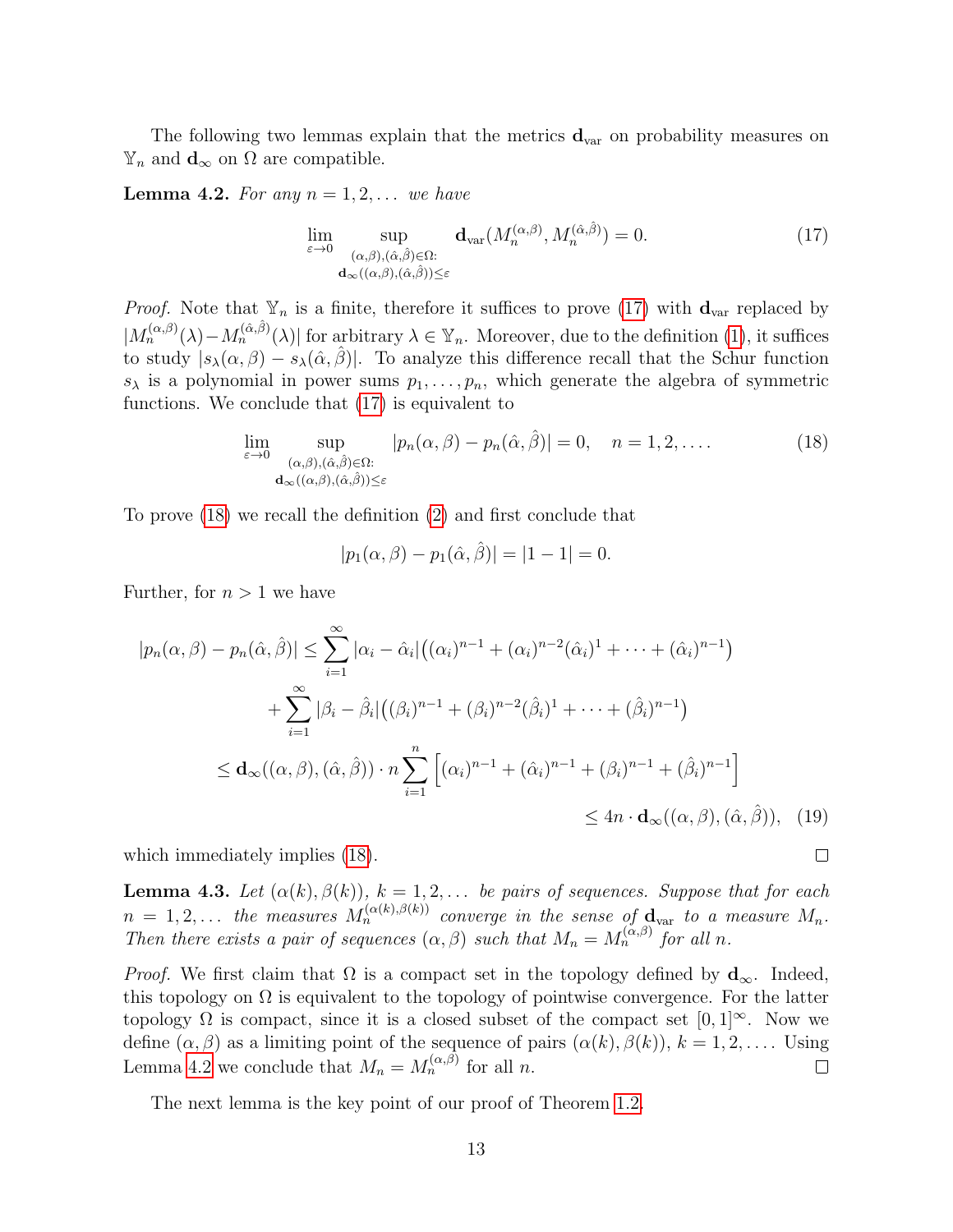<span id="page-13-0"></span>**Lemma 4.4.** Take a sequence of integers  $0 < k(1) < k(2) < \dots$  and let  $\lambda(n) \in \mathbb{Y}_{k(n)}$ ,  $n = 1, 2, \ldots$  be a sequence of Young diagrams such that the following limits exist for each  $i = 1, 2, \ldots$ 

$$
\lim_{n \to \infty} \frac{\lambda_i(n)}{k(n)} = \alpha_i, \quad \lim_{n \to \infty} \frac{\lambda'_i(n)}{k(n)} = \beta_i.
$$

Then for every  $\varepsilon > 0$  and every  $N \in \mathbb{N}$  there exists  $n > N$ , two measures  $\rho_n^+$ ,  $\rho_n^-$  on  $\mathbb{Y}_{k(n)}$ and two pairs of sequences  $(\alpha^+, \beta^+), (\alpha^-, \beta^-) \in \Omega$ , such that

- 1.  $\mathbf{d}_{var} \left( \rho_n^{-}, M_{k(n)}^{(\alpha^-,\beta^-)} \right) < \varepsilon$  and  $\mathbf{d}_{var} \left( \rho_n^{+}, M_{k(n)}^{(\alpha^+, \beta^+)} \right)$  $\binom{(\alpha^+, \beta^+)}{k(n)} \leq \varepsilon,$
- 2.  $\mathbf{d}_{\infty}((\alpha^{-}, \beta^{-}), (\alpha^{+}, \beta^{+})) < \varepsilon$ ,
- 3.  $\rho_n^- \leq \rho_{\lambda(n)} \leq \rho_n^+$  in the sense of stochastic dominance.

In words, Lemma [4.4](#page-13-0) says that the delta–measure on a Young diagram of a large level  $\mathbb{Y}_k$  (after dropping a tiny mass  $\varepsilon$ ) can be always clutched between two measures  $M_k^{(\alpha^-,\beta^-)}$ k and  $M_k^{(\alpha^+, \beta^+)}$  $k^{(\alpha^+, \beta^+)}$ . Moreover, they can be chosen so that the distance between  $(\alpha^-, \beta^-)$  and  $(\alpha^+, \beta^+)$  is small. The proof relies on the Law of Large Numbers for the measures  $M_k^{(\alpha,\beta)}$  $k^{(\alpha,\rho)}.$ 

*Proof of Lemma [4.4.](#page-13-0)* Take  $L_{\alpha}$ ,  $L_{\beta} > 0$  such that  $\alpha_{L_{\alpha}} < \varepsilon/2$  and  $\beta_{L_{\beta}} < \varepsilon/2$ , but  $\alpha_i \geq \varepsilon/2$ for all  $i < L_{\alpha}$  and  $\beta_j \geq \varepsilon/2$  for all  $j < L_{\beta}$ . Further choose  $V > 2$ , such that  $\alpha_{L_{\alpha}}$  $\varepsilon/2 - \varepsilon/V$  and  $\beta_{L_\beta} < \varepsilon/2 - \varepsilon/V$ . We will now define the pair of sequences  $(\alpha^+,\beta^+)$  as follows.

$$
\alpha_i^+ = \alpha_i + \frac{\varepsilon}{V \cdot 2^i}, \quad i = 2, \dots, L_\alpha, \qquad \beta_j^+ = \beta_j - \frac{\varepsilon}{V \cdot 2^{L_\beta + 1 - j}}, \quad j = 1, \dots, L_\beta.
$$

For  $j > L_{\beta}$  we set  $\beta_i^+ = 0$ . For  $i = L_{\alpha} + 1, \ldots, R$  we set  $\alpha_i^+ = \varepsilon/2 - \varepsilon/V + \frac{\varepsilon}{V_2^2}$  $\frac{\varepsilon}{V2^i}$  where R is the minimum integer such that

$$
S(R) := \left(\alpha_1 + \frac{\varepsilon}{2V}\right) + \sum_{i=2}^{R+1} \alpha_i^+ + \sum_{j=1}^{L_{\beta}} \beta_j^+ > 1.
$$

Finally, set  $\alpha_1^+ = \alpha_1 + \frac{\varepsilon}{2V} + (1 - S(R - 1))$  and  $\alpha_i = 0$  for  $i > R$ .

Note that the resulting  $(\alpha^+, \beta^+)$  satisfies the assumptions of Theorem [3.1.](#page-9-1) Combining this theorem with the definition of numbers  $\alpha_i$ ,  $\beta_i$ , we conclude the existence of  $N_1$  such that for all  $n > N_1$  the diagram  $\lambda(n) \in \mathbb{Y}_{k(n)}$  is dominated by  $M_{k(n)}^{(\alpha^+, \beta^+)}$  $\chi_{k(n)}^{(\alpha^*,\beta^*)}$ -random Young diagram  $\mu(n)$  with probability greater than  $(1 - \varepsilon)$ . Thus, if we define  $\rho^+(n)$  on  $\mathbb{Y}_{k(n)}$ through the identity

$$
\rho_n^+(\mu) = \begin{cases} M_{k(n)}^{(\alpha^+, \beta^+)}(\mu), & \mu > \lambda(n), \\ 1 - \sum_{\nu > \lambda(n)} M_{k(n)}^{(\alpha^+, \beta^+)}(\nu), & \mu = \lambda(n), \\ 0, & \text{otherwise.}, \end{cases}
$$

then both  $\mathbf{d}_{var}(\rho^+, M_{k(n)}^{(\alpha^+, \beta^+)}$  $\binom{\alpha^+, \beta^+}{k(n)}$   $\lt \varepsilon$  and  $\rho_{\lambda(n)} \leq \rho_n^+$  hold.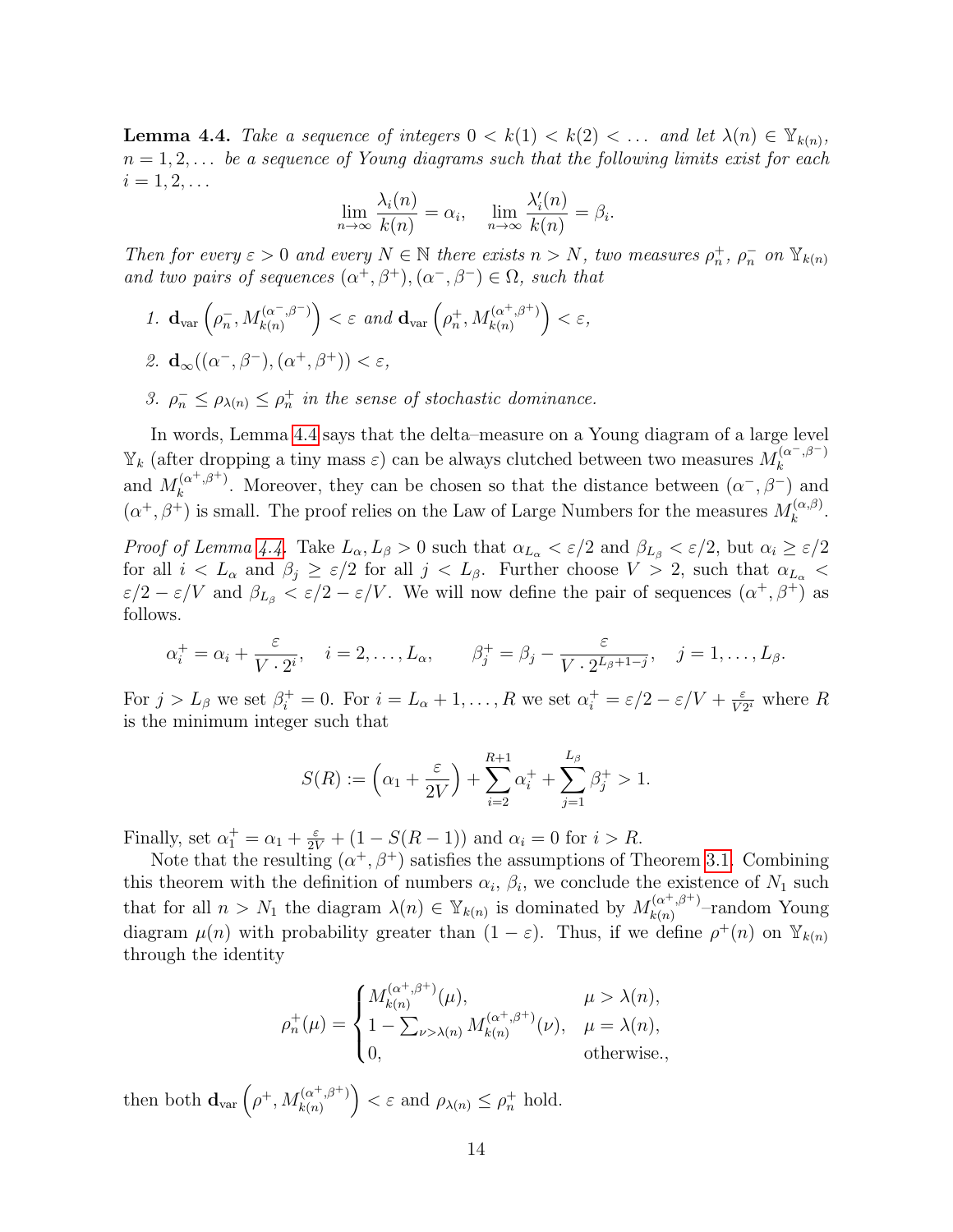Arguing similarly but with the roles of  $\alpha$ 's and  $\beta$ 's switched, we define  $(\alpha^{-}, \beta^{-})$  and  $\rho^-(n)$ . It remains to note that

$$
\mathbf{d}_{\infty}((\alpha^{-},\beta^{-}),(\alpha^{+},\beta^{+})) \leq \mathbf{d}_{\infty}((\alpha^{-},\beta^{-}),(\alpha,\beta)) + \mathbf{d}_{\infty}((\alpha,\beta),(\alpha^{+},\beta^{+})) < \varepsilon/2 + \varepsilon/2 = \varepsilon. \quad \Box
$$

*Proof of Theorem [1.2.](#page-1-1)* Let  $\{M_r\}_{r=1}^{\infty}$  be an extreme coherent system of measures and let  $\lambda(k) \in \mathbb{Y}_k$ ,  $k = 1, 2, \ldots$  be a corresponding sequence of Young diagrams as in Proposition [4.1.](#page-11-1) Since for all  $i = 1, 2, ...,$  we have  $0 \leq \lambda_i(k)/k \leq 1$  and  $0 \leq \lambda'_i(k) \leq 1$ , passing to a subsequence  $k(n)$ ,  $n = 1, 2, \ldots$  we can assume that the following limits exist

$$
\lim_{n \to \infty} \frac{\lambda_i(k(n))}{k(n)} = \alpha_i, \quad \lim_{n \to \infty} \frac{\lambda'_i(k(n))}{k(n)} = \beta_i.
$$

Now we choose  $\varepsilon(n) = 1/n$ . Passing, if necessary, to another subsequence (which we will denote by the same  $k(n)$  to avoid complicating the notations) and using Lemma [4.4,](#page-13-0) we conclude that there exist  $(\alpha^-(n), \beta^-(n)), (\alpha^+(n), \beta^+(n)) \in \Omega$  and measures  $\rho^+(n), \rho^-(n)$ on  $\mathbb{Y}_{k(n)}$  such that

1. 
$$
\mathbf{d}_{var}\left(\rho^-(n), M_{k(n)}^{(\alpha^-(n),\beta^-(n))}\right) < \frac{1}{n}
$$
 and 
$$
\mathbf{d}_{var}\left(\rho^+(n), M_{k(n)}^{(\alpha^+(n),\beta^+(n))}\right) < \frac{1}{n},
$$
  
2. 
$$
\mathbf{d}_{\infty}\left((\alpha^-(n), \beta^-(n)), (\alpha^+(n), \beta^+(n))\right) < \frac{1}{n},
$$

3. 
$$
\rho^{-}(n) \leq \rho_{\lambda(k(n))} \leq \rho^{+}(n)
$$
 in the sense of stochastic dominance.

Now choose any  $r = 1, 2, \ldots$ . We aim to prove that  $M_r = \lim_{n \to \infty} M_r^{(\alpha^-(n), \beta^-(n))}$  in the sense of  $\mathbf{d}_{var}$ . For that note that since each map  $\pi_k^m$  is a contraction in  $\mathbf{d}_{var}$  distance, Lemma [4.2](#page-12-2) implies as  $n \to \infty$ 

$$
\mathbf{d}_{var}(\pi_r^{k(n)} \rho^-(n), \pi_r^{k(n)} \rho^+(n)) \leq \mathbf{d}_{var}(\pi_r^{k(n)} \rho^-(n), M_r^{(\alpha^-(n), \beta^-(n))}) \n+ \mathbf{d}_{var} \left( M_r^{(\alpha^-(n), \beta^-(n))}, M_r^{(\alpha^+(n), \beta^+(n))}\right) + \mathbf{d}_{var}(M_r^{(\alpha^+(n), \beta^+(n))}, \pi_r^{k(n)} \rho^+(n)) \n\leq \frac{2}{n} + \mathbf{d}_{var} \left( M_r^{(\alpha^-(n), \beta^-(n))}, M_r^{(\alpha^+(n), \beta^+(n))}\right) \to 0. \tag{20}
$$

We claim that the last inequality implies that

<span id="page-14-1"></span>
$$
\mathbf{d}_{var} \left( \pi_r^{k(n)} \rho^{-}(n), \pi_r^{k(n)} \rho_{\lambda(k(n))} \right) \to 0. \tag{21}
$$

Indeed, by Theorem [1.4](#page-2-1)

$$
\pi_r^{k(n)} \rho^{-}(n) \leq \pi_r^{k(n)} \rho_{\lambda(k(n))} \leq \pi_r^{k(n)} \rho^{+}(n).
$$

Thus, for any upper<sup>[2](#page-14-0)</sup> set  $U \subset \mathbb{Y}_r$  we have

$$
\pi_r^{k(n)} \rho^{-}(n)(U) \leq \pi_r^{k(n)} \rho_{\lambda(k(n))}(U) \leq \pi_r^{k(n)} \rho^{+}(n)(U).
$$

<span id="page-14-0"></span><sup>&</sup>lt;sup>2</sup>By the definition an upper set U in a partially ordered set A satisfies the property that if  $x \in U$  and for some  $y \in A$  we have  $x \leq y$ , then also  $y \in U$ .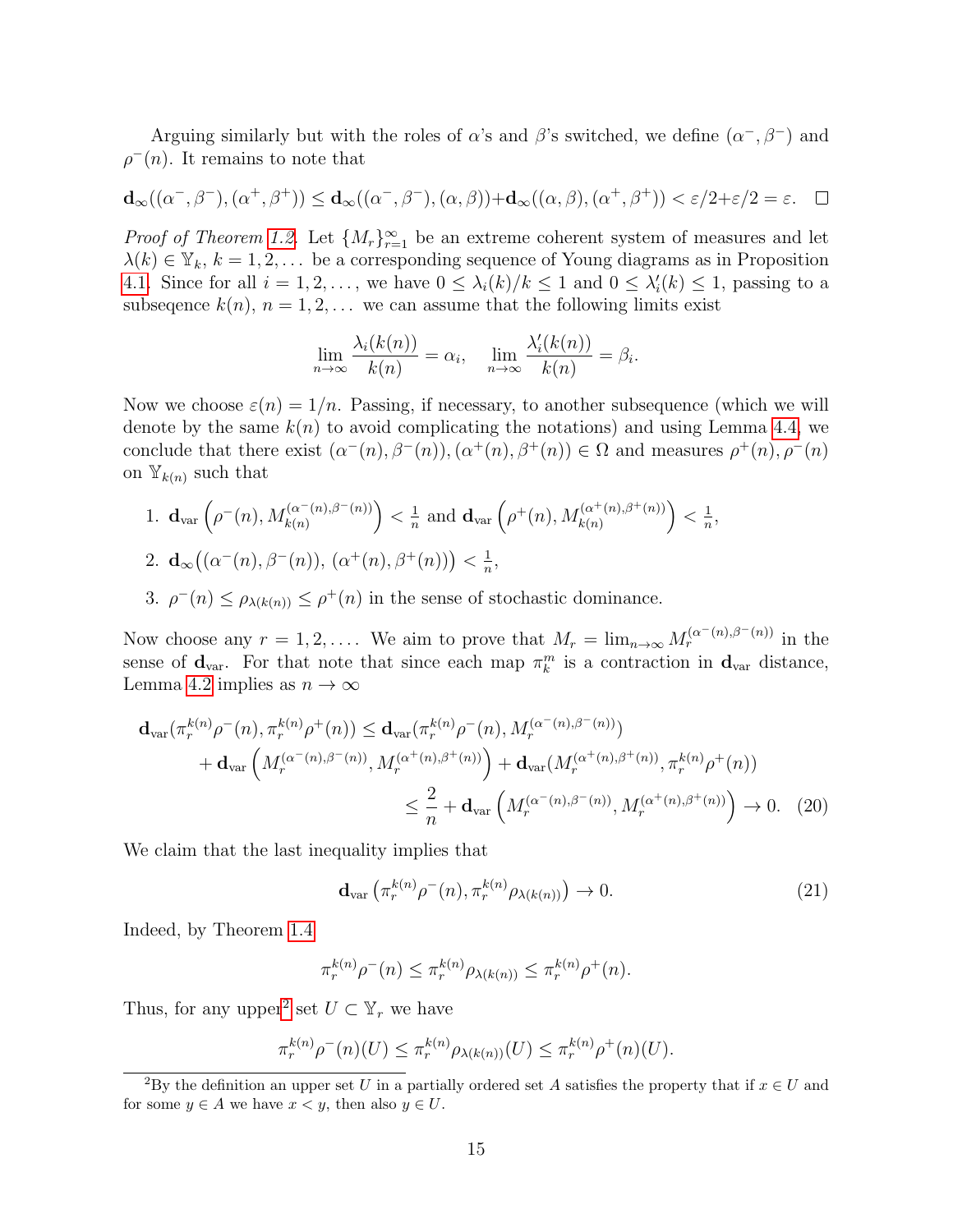Therefore, as  $n \to \infty$ 

$$
|\pi_r^{k(n)}\rho^-(n)(U) - \pi_r^{k(n)}\rho_{\lambda(k(n))}(U)| \leq |\pi_r^{k(n)}\rho^-(n)(U) - \pi_r^{k(n)}\rho^+(n)(U)|
$$
  

$$
\leq \mathbf{d}_{var}(\pi_r^{k(n)}\rho^-(n), \pi_r^{k(n)}\rho^+(n)) \to 0. \quad (22)
$$

Note that for any  $\lambda \in \mathbb{Y}_r$  both  $\{\mu \in \mathbb{Y}_r : \mu \geq \lambda\}$  and  $\{\mu \in \mathbb{Y}_r : \mu > \lambda\}$  are upper sets, whose difference is  $\{\lambda\}$ . Therefore, [\(22\)](#page-15-8) implies [\(21\)](#page-14-1). Now combining (21) with [\(16\)](#page-11-2) and with inequality  $\mathbf{d}_{var}(\pi_r^{k(n)}\rho^-(n), M_r^{(\alpha^-(n),\beta^-(n))}) \leq 1/n$ , we prove that

$$
M_r = \lim_{n \to \infty} M_r^{(\alpha^-(n), \beta^-(n))}.
$$

Now it remains to apply Lemma [4.3.](#page-12-3)

<span id="page-15-8"></span> $\Box$ 

## References

- <span id="page-15-0"></span>[BDJ] J. Baik, P. Deift, and K. Johansson, On the distribution of the length of the longest increasing subsequence of random permutations, Journal of the American Mathematical Society, 12, no. 4, 1119– 1178, (1999). [arXiv:math/9810105.](http://arxiv.org/abs/math/9810105)
- <span id="page-15-7"></span>[BR] A. Berele and A. Regev, Hook Young diagrams with applications to combinatorics and representations of Lie superalgebras. Advances in Mathematics, 64 (1987), 118–175.
- <span id="page-15-5"></span>[B] A. M. Borodin, The law of large numbers and the central limit theorem for the jordan normal form of large triangular matrices over a finite field, Journal of Mathematical Sciences (New York), 1999, 96:5, 3455–3471
- <span id="page-15-2"></span>[BC] A. Borodin, I. Corwin, Macdonald processes, Probability Theory and Related Fields, 158, no. 1-2 (2014), 225–400, [arXiv:1111.4408.](http://arxiv.org/abs/1111.4408)
- <span id="page-15-3"></span>[BCGS] A. Borodin, I. Corwin, V. Gorin, S. Shakirov, Observables of Macdonald processes, to appear in Transactions of American Mathematical Society, [arXiv:1306.0659.](http://arxiv.org/abs/1306.0659)
- <span id="page-15-1"></span>[BOO] A. Borodin, A. Okounkov and G. Olshanski, Asymptotics of Plancherel measures for symmetric groups, Journal of American Mathematical Society, 13 (2000) 491– 515. [arXiv:math/9905032.](http://arxiv.org/abs/math/9905032)
- <span id="page-15-6"></span>[Bu] A. Bufetov, The central limit theorem for extremal characters of the infinite symmetric group, Functional Analysis and Its Applications, 46,no. 2 (2012), 83– 93, [arXiv:1105.1519](http://arxiv.org/abs/1105.1519)
- <span id="page-15-4"></span>[BP] A. Bufetov, L. Petrov, Law of Large Numbers for Infinite Random Matrices over a Finite Field, [arXiv:1402.1772.](http://arxiv.org/abs/1402.1772)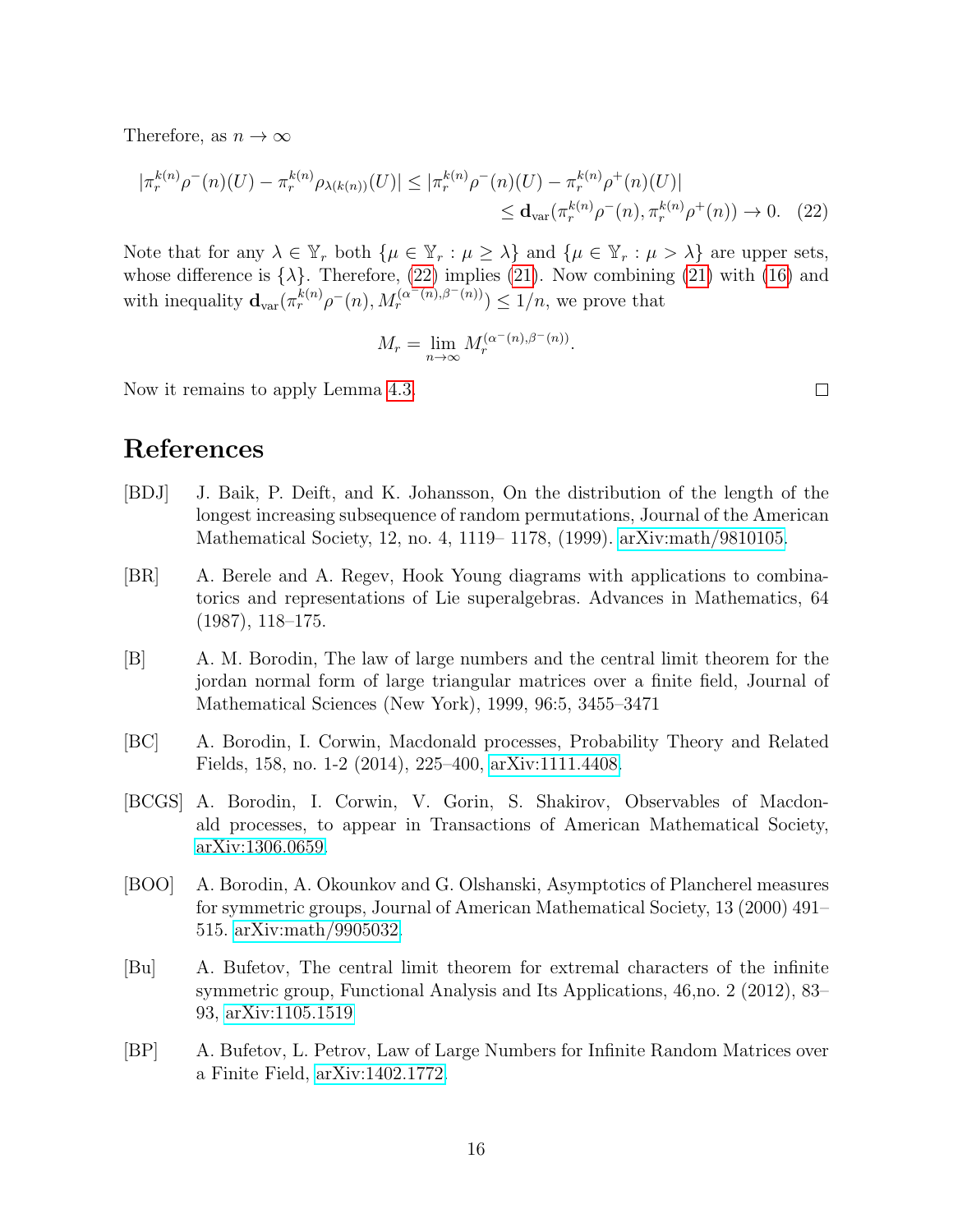- <span id="page-16-12"></span>[DF] P. Diaconis, D. Freedman, Partial Exchangeability and Sufficiency. Proc. Indian Stat. Inst. Golden Jubilee Int'l Conf. Stat.: Applications and New Directions, J. K. Ghosh and J. Roy (eds.), Indian Statistical Institute, Calcutta (1984), pp. 205-236.
- <span id="page-16-7"></span>[Fu] J. Fulman, Random matrix theory over finite fields, Bulletin of American Mathematical Society 39 (2002), 51-85.
- <span id="page-16-6"></span>[GKV] V. Gorin, S. Kerov, A. Vershik, Finite traces and representations of the group of infinite matrices over a finite field, Advances in Mathematics, 254 (2014), 331–395. [arXiv:1209.4945.](http://arxiv.org/abs/1209.4945)
- <span id="page-16-3"></span>[IO] V. Ivanov, G. Olshanski, Kerov's central limit theorem for the Plancherel measure on Young diagrams, In: S.Fomin, editor. Symmetric Functions 2001: Surveys of Developments and Perspectives (NATO Science Series II. Mathematics, Physics and Chemistry. Vol.74), Kluwer, 2002, 93–151, [arXiv:math/0304010](http://arxiv.org/abs/math/0304010)
- <span id="page-16-1"></span>[J] K. Johansson, Discrete orthogonal polynomial ensembles and the Plancherel measure, Annals of Mathematics (2) 153 (2001), no. 2, 259–296. [arXiv:math/9906120.](http://arxiv.org/abs/math/9906120)
- <span id="page-16-2"></span>[K1] S. Kerov, Gaussian limit for the Plancherel measure of the symmetric group, Comptes Rendus Acad. Sci. Paris, Serie I 316 (1993), 303–308
- <span id="page-16-0"></span>[K2] S. Kerov: Asymptotic Representation Theory of the Symmetric Group and its Applications in Analysis, Amer. Math. Soc., Providence, RI, 2003.
- <span id="page-16-5"></span>[KOO] S. Kerov, A. Okounkov, G. Olshanski, The boundary of Young graph with Jack edge multiplicities, Interntional Mathematics Research Notices, no. 4 (1998), 173–199. [arXiv:q-alg/9703037](http://arxiv.org/abs/q-alg/9703037)
- <span id="page-16-9"></span>[Kin] J. F. C. Kingman, Random partitions in population genetics, Proceedings of the Royal Society of London. Series A, Mathematical and Physical Sciences, 361 (1978), 1–20.
- <span id="page-16-8"></span>[Kir] A. A. Kirillov, Variations on the triangular theme, Dynkin Seminar on Lie Groups, Advances in Mathematical Sciences, Series 2, 169 (1995), AMS.
- <span id="page-16-11"></span>[LP] T. Lam, P. Pylyavskyy, Cell transfer and monomial positivity, Journal of Algebraic Combinatorics, 26, no. 2 (2007), 209–224, [arXiv:math/0505273](http://arxiv.org/abs/math/0505273)
- <span id="page-16-10"></span>[LPP] T. Lam, A. Postnikov, P. Pylyavskyy, Schur positivity and Schur logconcavity, American Journal of Mathematics, 129, no. 6 (2007), 1611–1622. [arXiv:math.CO/0502446](http://arxiv.org/abs/math/0502446)
- <span id="page-16-4"></span>[Ma] I. G. Macdonald, Symmetric functions and Hall polynomials, Second Edition. The Clarendon Press, Oxford University Press, New York, 1995